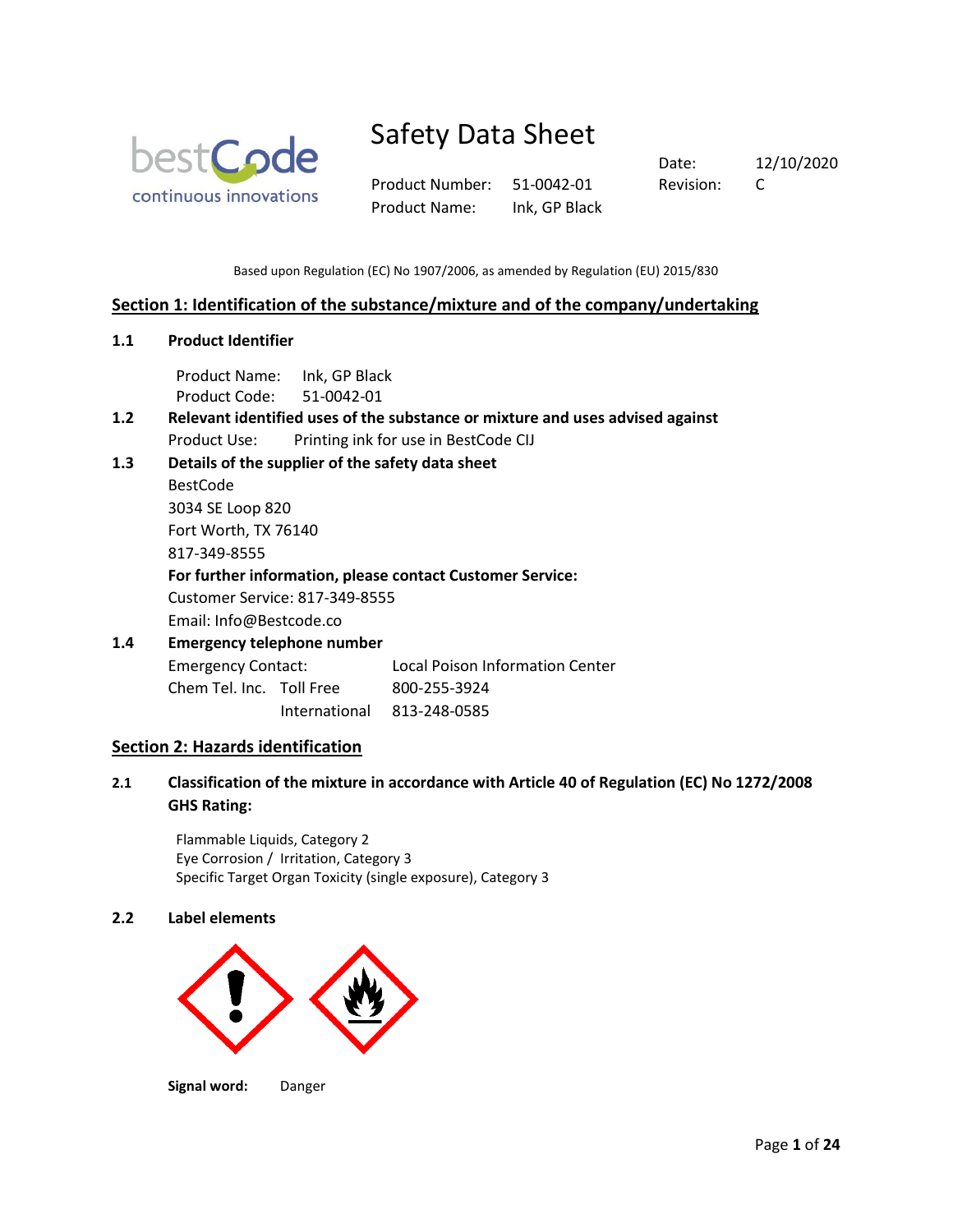

Product Number: 51-0042-01 Revision: C Product Name: Ink, GP Black

Date: 12/10/2020

#### **Hazard statements:**

- H225 Highly flammable liquid and vapor.
- H319 Causes serious eye irritation.

#### **Precautionary statements:**

- P210 Keep away from heat/sparks/open flames/hot surfaces. No smoking.
- P230 Keep wetted with ...
- P240 Ground/bond container and receiving equipment.
- P250 Do not subject to grinding/shock/.../ friction.
- P280 Wear protective gloves/protective clothing/eye protection/face protection.
- P233 Keep container tightly closed.
- P241 Use explosion-proof electrical/ventilating/lighting/.../ equipment.
- P243 Take precautionary measures against static discharge.
- P242 Use only non-sparking tools.
- P261 Avoid breathing dust/fume/gas/mist/vapors/spray.
- P271 Use only outdoors or in a well-ventilated area.
- P373 DO NOT fight fire when fire reaches explosives.
- P370+380 In case of fire, evacuate area.
- P372 Explosion risk in case of fire.

P370+378 - In case of fire, us carbon dioxide, dry chemical powder, or appropriate foam to extinguish. P303+361+353 - IF ON SKIN (or hair): Remove/take off immediately all contaminated clothing. Rinse skin with water/shower.

P332+313 - If skin irritation occurs, get medical advice/attention.

P305+351+338 - IF IN EYES: Rinse cautiously with water for several minutes. Remove contact lenses, if present and easy to do. Continue rinsing.

P310 - Immediately call a POISON CENTER/doctor/...

P304+340 - IF INHALED: Remove victim to fresh air and keep at rest in a position comfortable for breathing.

- P312 Call a POISON CENTER/doctor/... if you feel unwell.
- P401 Store ...
- P501 Dispose of contents/container to ...
- P403+235 Store in cool/well-ventilated place.
- P403+233 Store container tightly closed in well-ventilated place.
- P405 Store locked up.

# **2.3 Adverse Human Health Effects and Symptoms:**

Chronic: Chronic inhalation may cause effects similar to those of acute inhalation.

Prolonged or repeated skin contact may cause defatting and dermatitis. Animal studies have reported that fetal effects/abnormalities may occur when maternal toxicity is seen. Chronic overexposure to vapors may cause lung damage. Not available. Repeated eye exposure may cause visual abnormalities including blurred vision and photosensitivity. Repeated exposure in combination with constant, load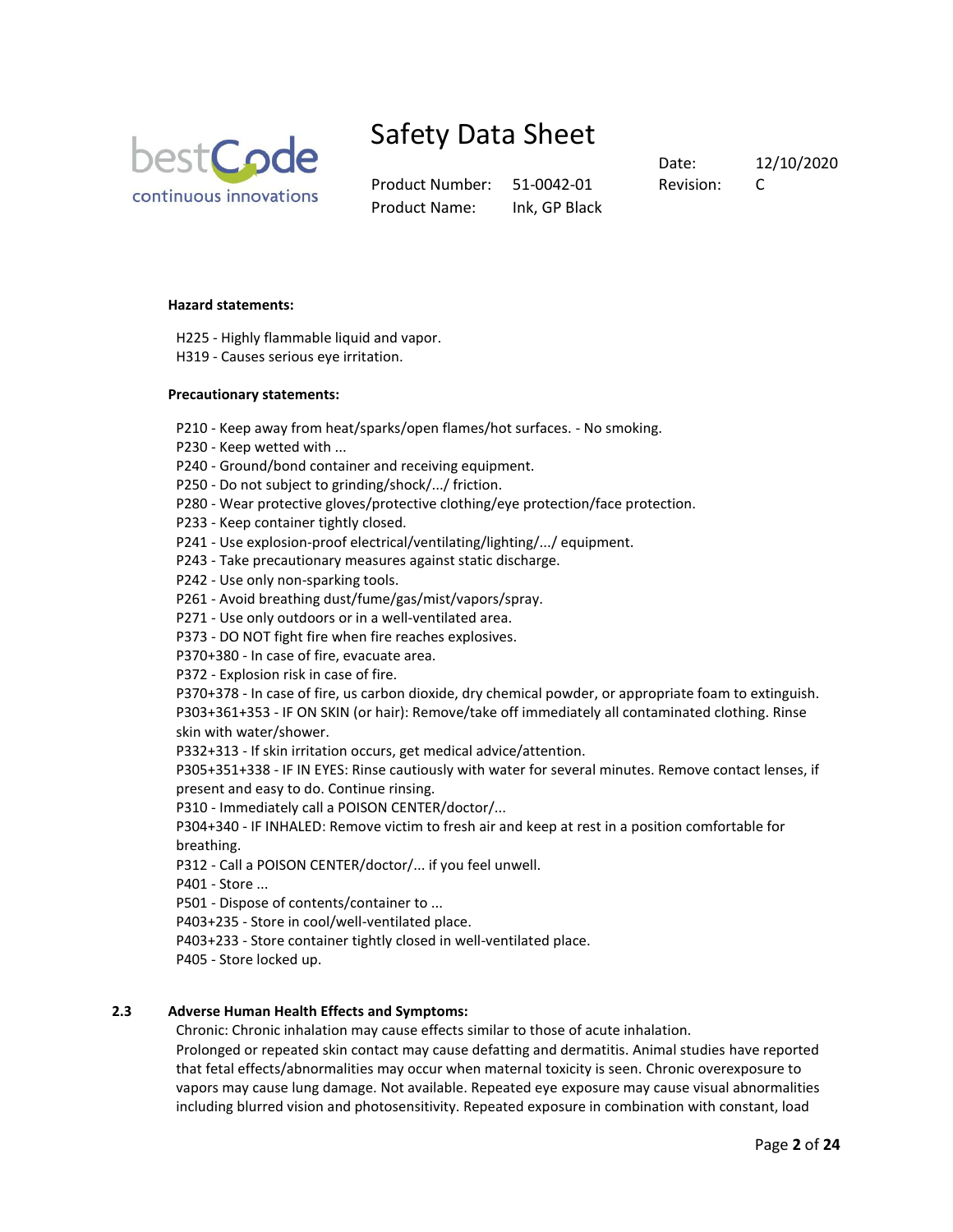

Product Number: 51-0042-01 Revision: C Product Name: Ink, GP Black

Date: 12/10/2020

noise can produce hearing loss and vertigo. May cause reproductive and fetal effects. Laboratory experiments have shown mutagenic effects. Animal studies have reported the development of tumors. Prolonged exposure may cause liver, kidney, and heart damage.

**Inhalation:** Causes respiratory tract irritation. Inhalation of vapors may cause drowsiness and dizziness. May cause central nervous system effects such as nausea and headache. Neurobehavioural effects of exposure to MEK (200 ppm for 4 hrs) were studied with 137 volunteers. There were no statistically significant effects observed in biochemical, psychomotor, sensorimotor and psychological tests. Inhalation of high concentrations may cause central nervous system effects characterized by nausea, headache, dizziness, unconsciousness and coma. May cause narcotic effects in high concentration. Causes upper respiratory tract irritation. May cause respiratory tract irritation. May be harmful if inhaled. Exposure causes central nervous system depression with possible headache, dizziness, and drowsiness. May cause lung hemorrhage, blood disturbances, and liver and kidney abnormalities. Vapors may cause dizziness or suffocation.

**Skin Contact:** May be absorbed through the skin in harmful amounts. Repeated or prolonged exposure may cause drying and cracking of the skin. Only one human case of skin sensitization was located. Negative results were obtained in an animal test; MEK did not produce skin sensitization in the mouse ear thickness test. May cause irritation with pain and stinging, especially if the skin is abraded. Isopropanol has a low potential to cause allergic skin reactions; however, rare cases of allergic contact dermatitis have been reported. May be absorbed through intact skin. Dermal absorption has been considered toxicologically insignificant. The cases of deep coma associated with skin contact are thought to be a consequence of gross isopropanol vapor inhalation in rooms with inadequate ventilation, rather than being attributable to percutaneous absorption of isopropanol per se. Causes skin irritation. Prolonged and/or repeated contact may cause defatting of the skin and dermatitis. Although n-butanol can enter the circulation after topical application, the absorbed dose is insignificant compared to that from other routes. Causes moderate skin irritation. May cause cyanosis of the extremities.

**Eye Contact:** Causes eye irritation. Vapors may cause eye irritation. Animal evidence suggests that MEK is a moderate to severe eye irritant. Produces irritation, characterized by a burning sensation, redness, tearing, inflammation, and possible corneal injury. May cause transient corneal injury. In the eyes of a rabbit, 0.1 ml of a rabbit, 0.1 ml of 70% isopropyl alcohol caused conjunctivitis, isopropyl alcohol caused conjun ctivitis, iritis, and corneal opacity. May result in corneal injury. May cause eye irritation and possible damage. Risk of serious damage to eyes. Vapors appear to cause a special vacuolar keratopathy in humans. Causes severe eye irritation. May cause painful sensitization to light. May cause chemical conjunctivitis and corneal damage.

**Ingestion:** May cause irritation of the digestive tract. Possible aspiration hazard. May cause central nervous system depression. Animal evidence suggests that MEK can be aspirated (inhaled) into the lungs during ingestion or vomiting. Causes gastrointestinal irritation with nausea, vomiting and diarrhea. May cause kidney damage. May cause central nervous system depression, characterized by excitement, followed by headache, dizziness, drowsiness, and nausea. Advanced stages may cause collapse, unconsciousness, coma and possible death due to respiratory failure. Aspiration of material into the lungs may cause chemical pneumonitis, which may be fatal. The probable oral lethal dose in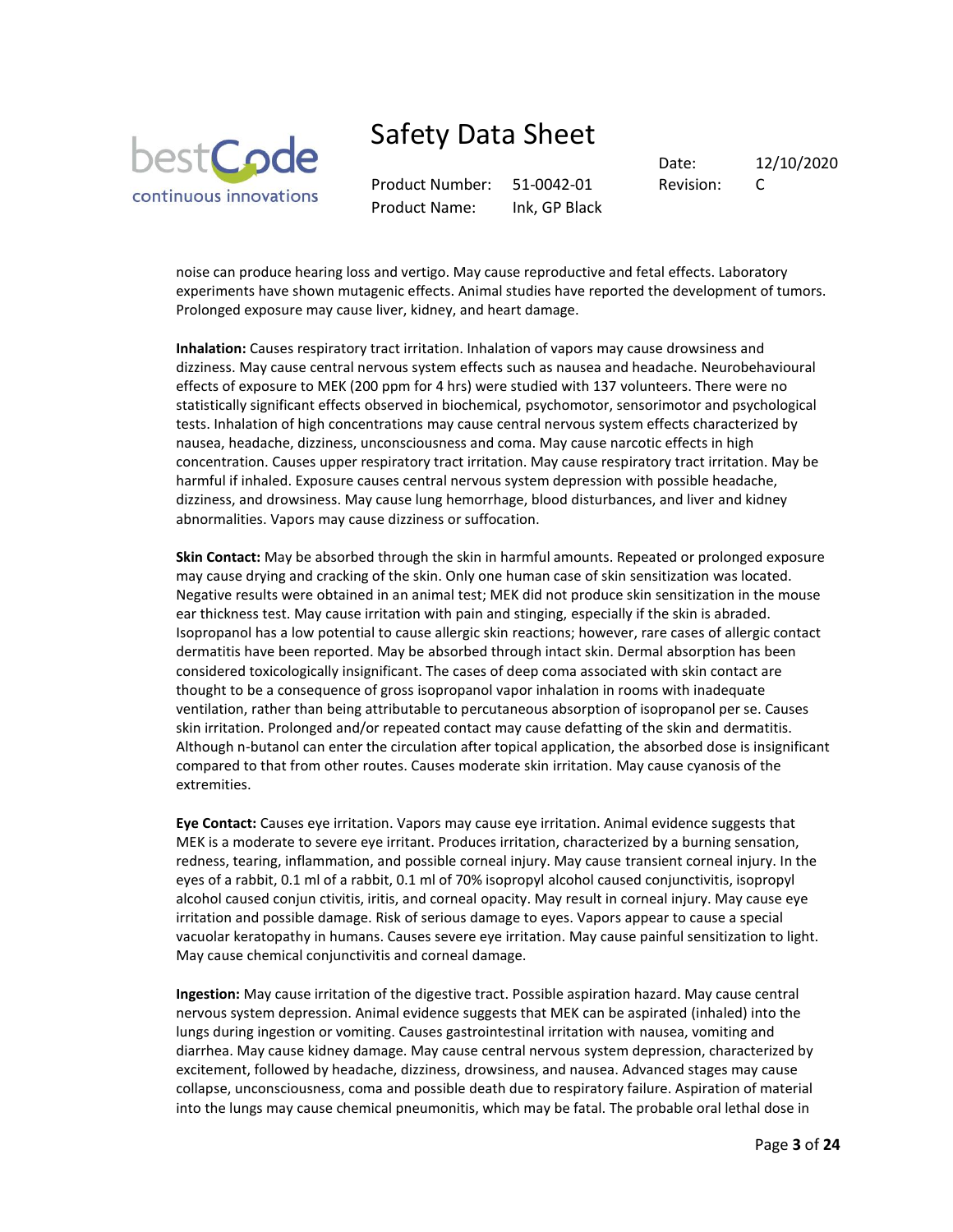

Product Number: 51-0042-01 Revision: C Product Name: Ink, GP Black

Date: 12/10/2020

humans is 240 ml (2696 mg/kg), but ingestion of only 20 ml (224 mg/kg) has, but ingestion of only 20 ml (224 mg/kg) has caused poisoning. Harmful if swallowed. Aspiration hazard. May cause liver damage. May cause gastrointestinal irritation with nausea, vomiting and diarrhea. May cause systemic toxicity with acidosis.

# **Section 3: Composition/information on ingredients**

# **3.1 Substances:**

# **3.2 Mixtures:**

| CAS#          | EC#          | <b>Hazardous components / REACH</b> | Concentration   | <b>GHS Classification</b> |
|---------------|--------------|-------------------------------------|-----------------|---------------------------|
|               |              | <b>Registration No.</b>             |                 |                           |
| 78-93-3       | 201-159-0    | Methyl Ethyl Ketone                 | $54.0 - 79.9%$  | Flam. Liq. 2: H225;       |
|               |              |                                     |                 | Eye Irrit. 2: H319;       |
|               |              |                                     |                 | STOT SE 3: H336;          |
| 9004-70-0     | <b>NA</b>    | Nitrocellulose                      | 7.0 -12.0 %     | Explosive 1.1: H201       |
|               |              |                                     |                 | STOT (SE) 3: H335         |
|               |              |                                     |                 | H336                      |
| $67 - 63 - 0$ | 200-661-7    | Isopropyl alcohol                   | $2.0 - 5.0 %$   | Flam. Liq. 3              |
|               | 603-117-00-0 |                                     |                 | STOT (SE) 3               |
| $71-36-3$     | 200-751-6    | n-Butyl alcohol                     | $3.0 - 7.0 %$   | Flam. Liq. 3              |
|               | 603-004-00-6 |                                     |                 | Acute Tox.(O) 4:          |
|               |              |                                     |                 | Skin Corr. 2              |
|               |              |                                     |                 | Eye Damage 1              |
|               |              |                                     |                 | STOT (SE) 3               |
| 64-17-5       | 200-578-6    | Ethyl alcohol                       | 5.0 -15.0%      | Flam. Lig. 2: H225        |
|               | 603-002-00-5 |                                     |                 |                           |
| 57206-81-     | 260-616-2    | Chromate(1-), bis1-(2-hydroxy-5-    | $0.75 - 1.75 %$ | Eye Damage 2A             |
| 2             |              | nitrophenyl)azo-2-n                 |                 | Aquatic (C) 3: H412       |
|               |              | aphthalenolato(2-)-, sodium         |                 |                           |
| 64611-73-     | 264-966-7    | Chromate(1-),bis1-(2-hydroxy-4-     | $0.75 - 1.75 %$ | Eye Damage 2: H319        |
| 0             |              | nitrophenyl)azo-2-n                 |                 | Aquatic (C) 3: H412       |
|               |              | aphthalenolato(2-)-, sodium         |                 |                           |
| 57206-83-     | 260-617-8    | Chromate(1-), bis1-5-(1,1-          | $0.75 - 1.75 %$ | Aquatic (C) 2: H411       |
| 4             |              | dimethylpropyl)-2-hydroxy-          |                 |                           |
|               |              | 3-nitrophenylazo-2-                 |                 |                           |
|               |              | naphthalenolato(2-)-, sodium        |                 |                           |
| 59307-49-     | 261-691-4    | Chromate(1-),1-(2-hydroxy-4-        | $0.75 - 1.75 %$ | Eye Damage 2: H319        |
| 2             |              | nitrophenyl)azo-2-naph              |                 | Aquatic (C) 3: H412       |
|               |              | thalenolato(2-)1-(2-hydroxy-5-      |                 |                           |
|               |              | nitrophenyl)azo-2-n                 |                 |                           |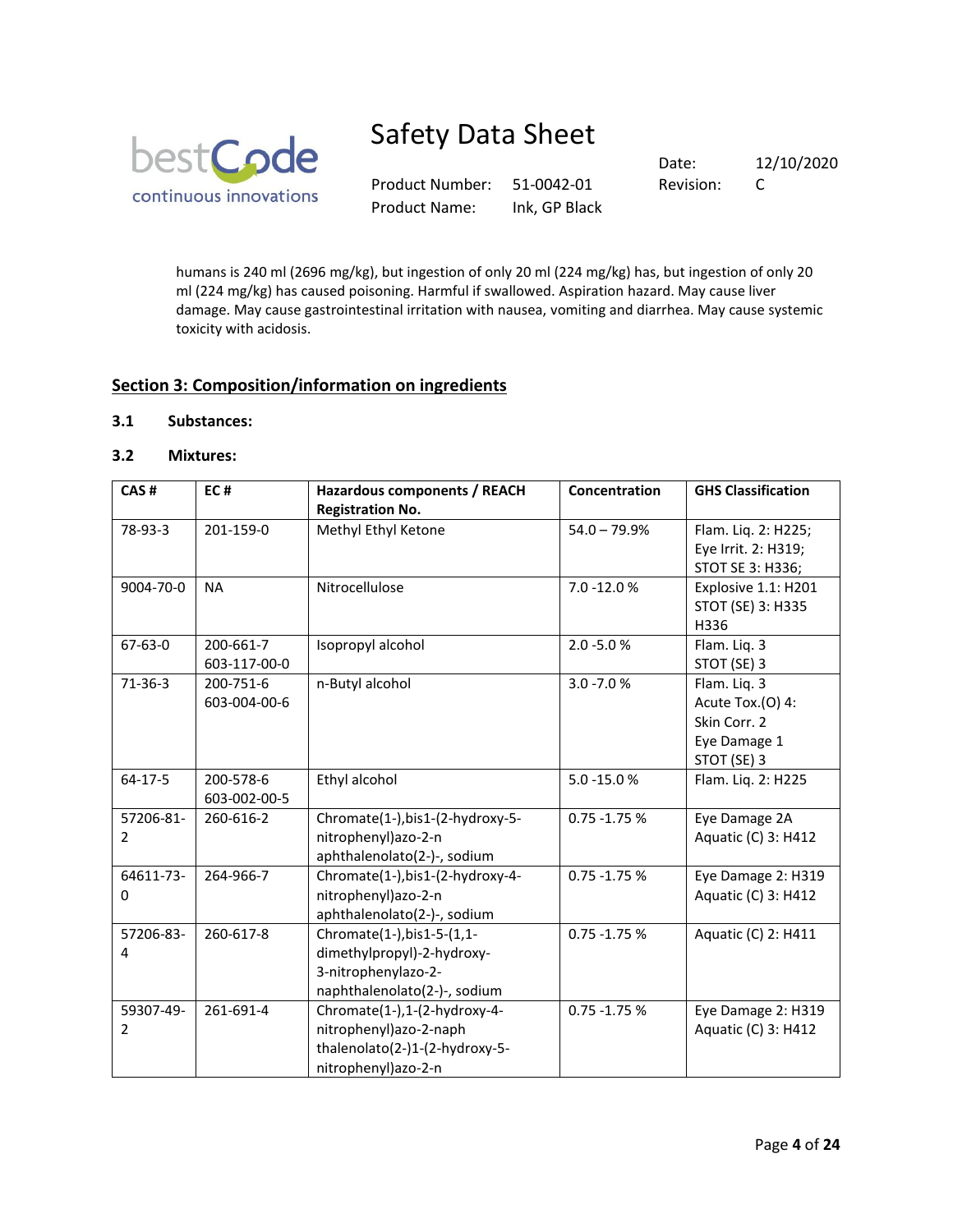

Product Number: 51-0042-01 Revision: C Product Name: Ink, GP Black

Date: 12/10/2020

# **Section 4: First Aid Measures**

|                   | Description of first aid measures                                                                                                                                                                                                                                                                                                                                                                                                                                                          |
|-------------------|--------------------------------------------------------------------------------------------------------------------------------------------------------------------------------------------------------------------------------------------------------------------------------------------------------------------------------------------------------------------------------------------------------------------------------------------------------------------------------------------|
| <b>Inhalation</b> | If inhaled, remove to fresh air. If not breathing, give artificial respiration. If breathing<br>is difficult, give oxygen. Get medical aid. Remove victim to fresh air. If not breathing<br>give artificial respiration. Remove from exposure and move to fresh air immediately.<br>Do NOT use mouth-to-mouth resuscitation.                                                                                                                                                               |
| Eyes:             | In case of contact, immediately flush eyes with plenty of water for at least 15<br>minutes. Get medical aid. In case of contact with eyes, flush with copious amounts of<br>water for at least 15 minutes. Assure adequate flushing by separating the eyelids with<br>fingers. Call a physician. Flush eyes with plenty of water for at least 15 minutes,<br>occasionally lifting the upper and lower eyelids. Gently lift eyelids and flush<br>continuously with water.                   |
| Skin:             | In case of contact, flush skin with plenty of water. Remove contaminated clothing and<br>shoes. Get medical aid if irritation develops and persists. Wash clothing before reuse.<br>Flush with copious amounts of water for at least 15 minutes. Call a physician. Get<br>medical aid. Flush skin with plenty of water for at least 15 minutes while removing<br>contaminated clothing and shoes. Flush skin with plenty of soap and water.                                                |
| Ingestion:        | Potential for aspiration if swallowed. Get medical aid immediately. Do not induce<br>vomiting unless directed to do so by medical personnel. Never give anything by<br>mouth to an unconscious person. If vomiting occurs naturally, have victim lean<br>forward. Wash out mouth with water provided person is conscious. Call a physician.<br>Get medical aid. Wash mouth out with water. Do NOT induce vomiting. If victim is<br>conscious and alert, give 2-4 cupfuls of milk or water. |

### **4.2 Most Important symptoms and effects, both acute and delayed**

Prolonged exposure can cause: Nausea. Headache. Vomiting, To the best of our knowledge, the chemical, physical, and toxicological properties have not been thoroughly investigated. Narcotic effect.

#### **4.3 Indication of any immediate medical attention and special treatment needed**

**Notes to doctor:** Treat symptomatically and supportively. Urine acetone test may be helpful in diagnosis. Hemodialysis should be considered in severe intoxication. Persons with skin or eye disorders or liver, kidney, chronic respiratory diseases, or central and peripheral nervous system diseases may be at increased risk from exposure to this substance.

Antidote: Replace fluid and electrolytes.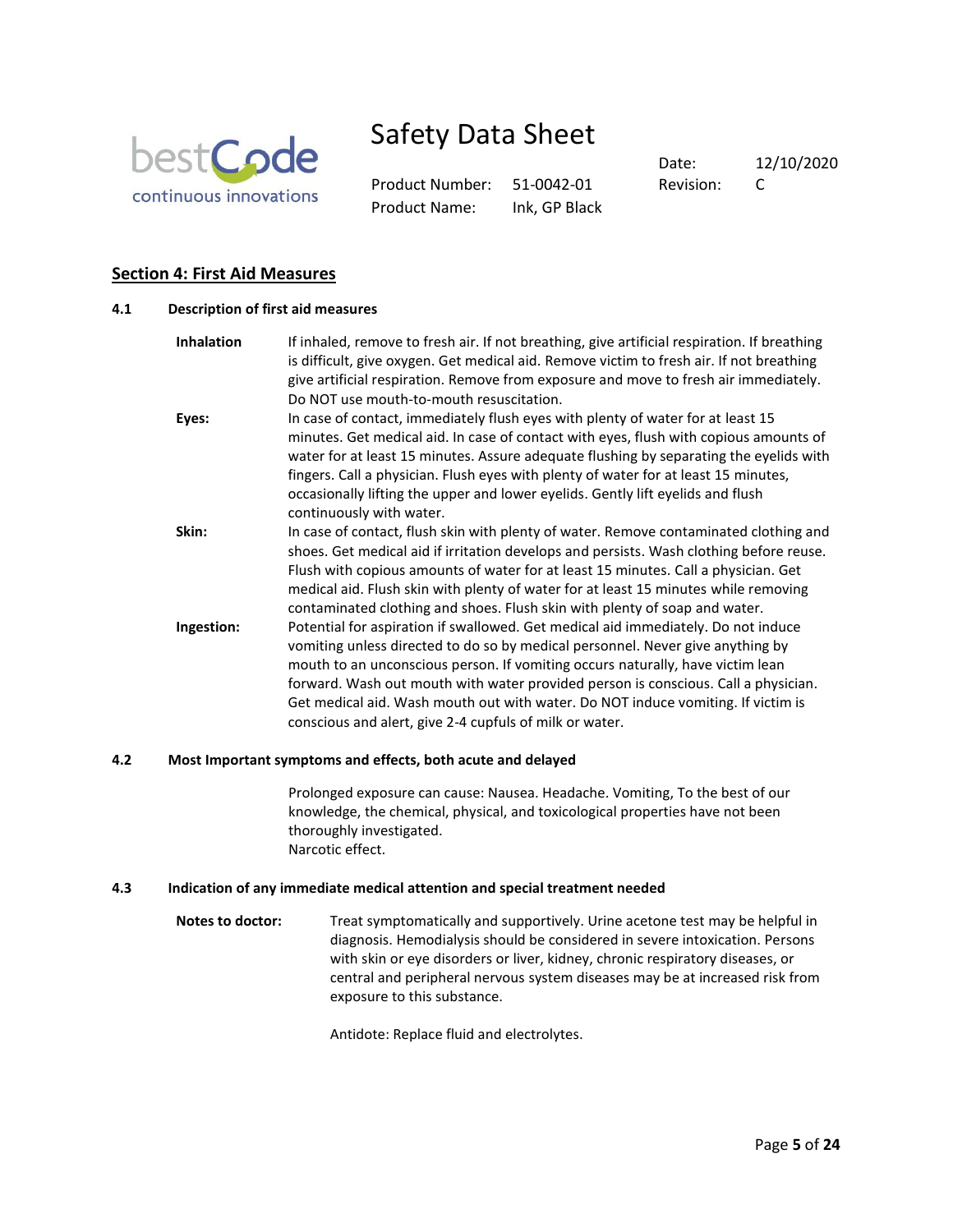

Product Number: 51-0042-01 Revision: C Product Name: Ink, GP Black

Date: 12/10/2020

# **Section 5: Fire Fighting Measures**

### **5.1 Extinguishing media**

In case of fire, use carbon dioxide, dry chemical powder or appropriate foam. Water may be ineffective because it will not cool material below its flash point. For small (incipient) fires, use media such as "alcohol" foam, dry chemical, or carbon dioxide. For large fires, apply water from as far as possible. Use very large quantities (flooding) of water applied as a mist or spray; solid streams of water may be ineffective. Cool all affected containers with flooding quantities of water. Water may be ineffective. Do NOT use straight streams of water. For large fires, use dry chemical, carbon dioxide, alcohol-resistant foam, or water spray. For small fires, use carbon dioxide, dry chemical, dry sand, or alcohol-resistant foam. Cool containers with flooding quantities of water until well after fire is out. Use water spray, dry chemical, carbon dioxide, or chemical foam. For small fires, use dry chemical, carbon dioxide, water spray or alcohol-resistant foam. For large fires, use water spray, fog, or alcohol-resistant foam. Use water spray to cool fire-exposed containers.

### **5.2 Special hazards arising from the substance or mixture**

Vapor may travel considerable distance to source of ignition and flash back. Container explosion may occur under fire conditions. Dry material is an explosive.

Flammable Liquid. Emits toxic fumes under fire conditions. Dry material is an explosive.

### **5.3 Advice for firefighters**

As in any fire, wear a self-contained breathing apparatus in pressure-demand, MSHA/NIOSH (approved or equivalent), and full protective gear. Extremely flammable liquid and vapor. Vapor may cause flash fire. Vapors are heavier than air and may travel to a source of ignition and flash back. Vapors can spread along the ground and collect in low or confined areas. Protective Equipment: Wear selfcontained breathing apparatus and protective clothing to prevent contact with skin and eyes.

Use water spray to cool fire-exposed containers. Vapors may form explosive mixtures with air. Use water spray to keep fire-exposed containers cool. Flammable liquid and vapor. May form explosive peroxides. Vapors can travel to a source of ignition and flash back. Will burn if involved in a fire. Can release vapors that form explosive mixtures at temperatures above the flashpoint. Replace fluid and electrolytes.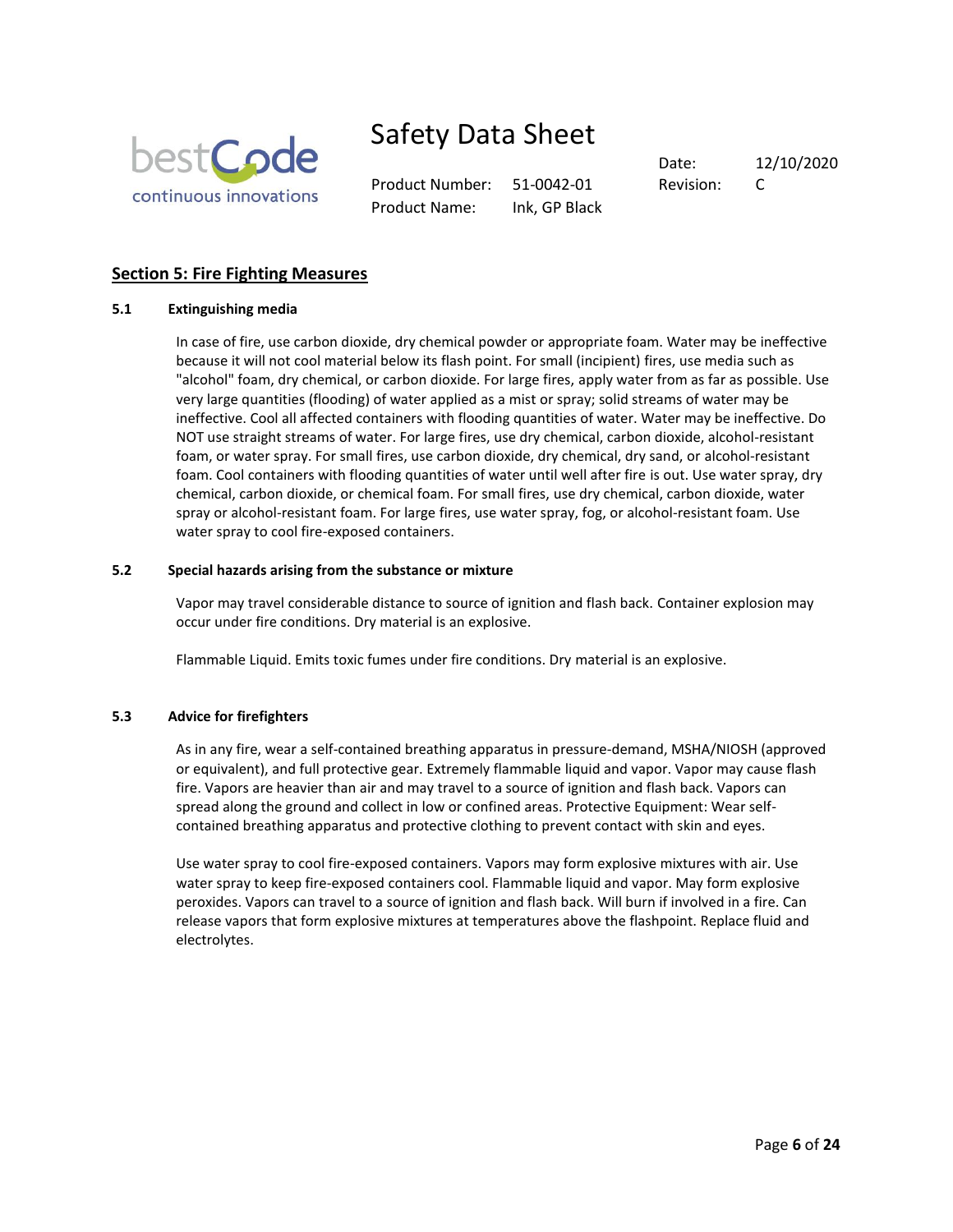

Product Number: 51-0042-01 Revision: C Product Name: Ink, GP Black

Date: 12/10/2020

# **Section 6: Accidental release measures**

### **6.1 Personal precautions, protective equipment and emergency procedures**

#### **6.1.1 For non-emergency personnel**

Evacuate

### **6.1.2 For emergency responders**

Use personal protective equipment. Avoid breathing vapors, mist or gas. Ensure adequate ventilation. Evacuate personnel to safe areas. Beware of vapors accumulating to form explosive concentrations. Vapors can accumulate in low areas.

# **6.2 Environmental Precautions**

Do not let this chemical enter the environment. Prevent further leakage or spillage if safe to do so. Do not let product enter drains

### **6.3 Methods and material for containment and cleaning up**

#### **6.3.1 For Containment:**

Absorb spill with inert material (e.g. vermiculite, sand or earth), then place in suitable container. Clean up spills immediately, observing precautions in the Protective Equipment section. Remove all sources of ignition. Use a spark-proof tool. Provide ventilation. Sweep up, then place into a suitable container for disposal. Avoid generating dusty conditions. Personal precautions.

# **6.3.2 Clean up and disposal of spill:**

Contain spillage, and then collect with non-combustible absorbent material, (e.g. sand, earth, diatomaceous earth, vermiculite) and place in container for disposal according to local / national regulations (see section 13). Sweep up or absorb material, then place into a suitable clean, dry, closed container for disposal. Wear a self contained breathing apparatus and appropriate personal protection. (See Exposure Controls, Personal Protection section).

# **Section 7: Handling and storage**

#### **7.1 Precautions for safe handling**

Wash thoroughly after handling. Remove contaminated clothing and wash before reuse. Ground and bond containers when transferring material. Use spark-proof tools and explosion proof equipment. Avoid contact with eyes, skin, and clothing. Empty containers retain product residue, (liquid and/or vapor), and can be dangerous. Keep container tightly closed. Keep away from heat, sparks and flame. Do not pressurize, cut, weld, braze, solder, drill, grind, or expose empty containers to heat, sparks or open flames. Use only with adequate ventilation. Avoid breathing vapor.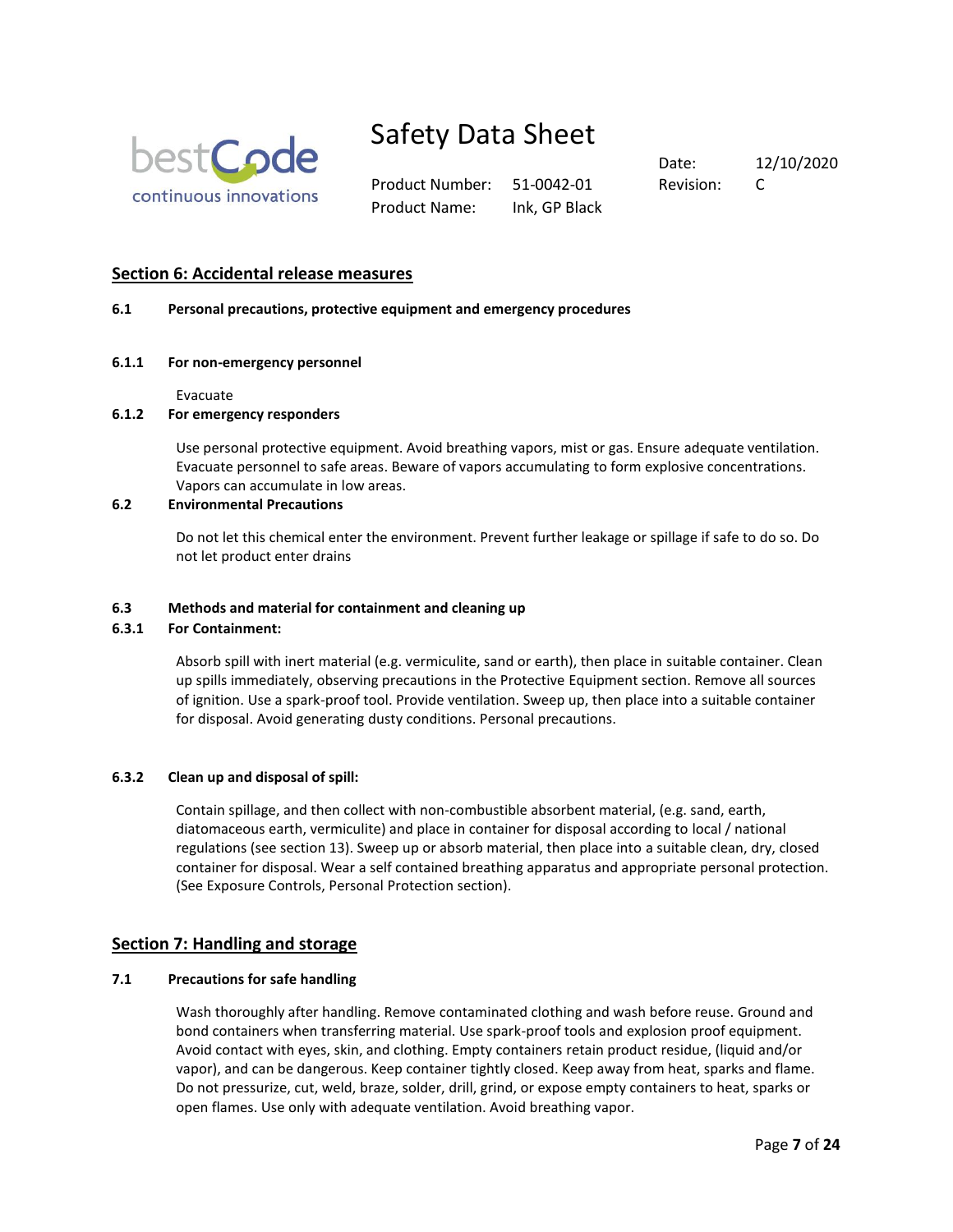

Product Number: 51-0042-01 Revision: C Product Name: Ink, GP Black

Date: 12/10/2020

User Exposure: Do not get in eyes, on skin, on clothing. Do not breathe vapor.

Explosion: Dry material is an explosive. Container explosion may occur under fire conditions. Take precautionary measures against static discharges. Avoid breathing dust, mist, or vapor. Do not allow to evaporate to near dryness. Avoid contact with skin and eyes. Avoid ingestion and inhalation. Use only in a chemical fume hood. Use only in a well-ventilated area.

### **7.2 Conditions for safe storage, including any compatibilities**

Keep away from sources of ignition. Store in a cool, dry, well-ventilated area away from incompatible substances. Flammables-area. Keep container closed. Keep away from heat, sparks, and open flame. Store away from heat and direct sunlight.

Incompatible Materials: Avoid all contact with strong acids and strong bases, Oxidizing agents, Amines,

#### SPECIAL REQUIREMENTS:

Do not allow material to become dry. Keep away from heat, sparks and flame. Do not store in direct sunlight. Store in a tightly closed container. Keep from contact with oxidizing materials. After opening, purge container with nitrogen before reclosing. Periodically test for peroxide formation on long-term storage. Addition of water or appropriate reducing materials will lessen peroxide formation. Store protected from moisture. Containers should be dated when opened and tested periodically for the presence of peroxides. Should crystals form in a peroxidizable liquid, peroxidation may have occurred and the product should be considered extremely dangerous. In this instance, the container should only be opened remotely by professionals. All peroxidizable substances should be stored away from heat and light and be protected from ignition sources. Store in a cool, dry place. Do not store near perchlorates, peroxides, chromic acid or nitric acid.

### **7.3 Specific end use(s)**

Fluid delivery to BestCode Series 8 CIJ. Follow safety instructions outlined in 7.1 & 7.2 while handling. Observe warnings provided with BestCode Series 8 CIJ system when installing and handling fluids.

#### **Section 8: Exposure control/personal protection**

#### **8.1 Control parameters**

| CAS#    | <b>Hazardous components</b> | <b>ACGIH TLV</b> | <b>Australia</b> | Austria          |
|---------|-----------------------------|------------------|------------------|------------------|
| 78-93-3 | Methyl Ethyl Ketone         | TLV: 200 ppm     | TWA: 295 mg/m3   | TWA: 445 mg/m3   |
|         |                             | STEL: 300 ppm    | (100 ppm)        | (150 ppm)        |
|         |                             |                  | STEL: 590 mg/m3  | STEL: 890 mg/m3  |
|         |                             |                  | (200 ppm)        | (300 ppm)        |
| 67-63-0 | Isopropyl alcohol           | TLV: 200 ppm     | TWA: 500 mg/m3   | TWA: 983 mg/m3   |
|         |                             | STEL: 400 ppm    | (200 ppm)        | $(400$ ppm $)$   |
|         |                             |                  | STEL: 2000 mg/m3 | STEL: 1230 mg/m3 |
|         |                             |                  | (800 ppm)        | $(500$ ppm $)$   |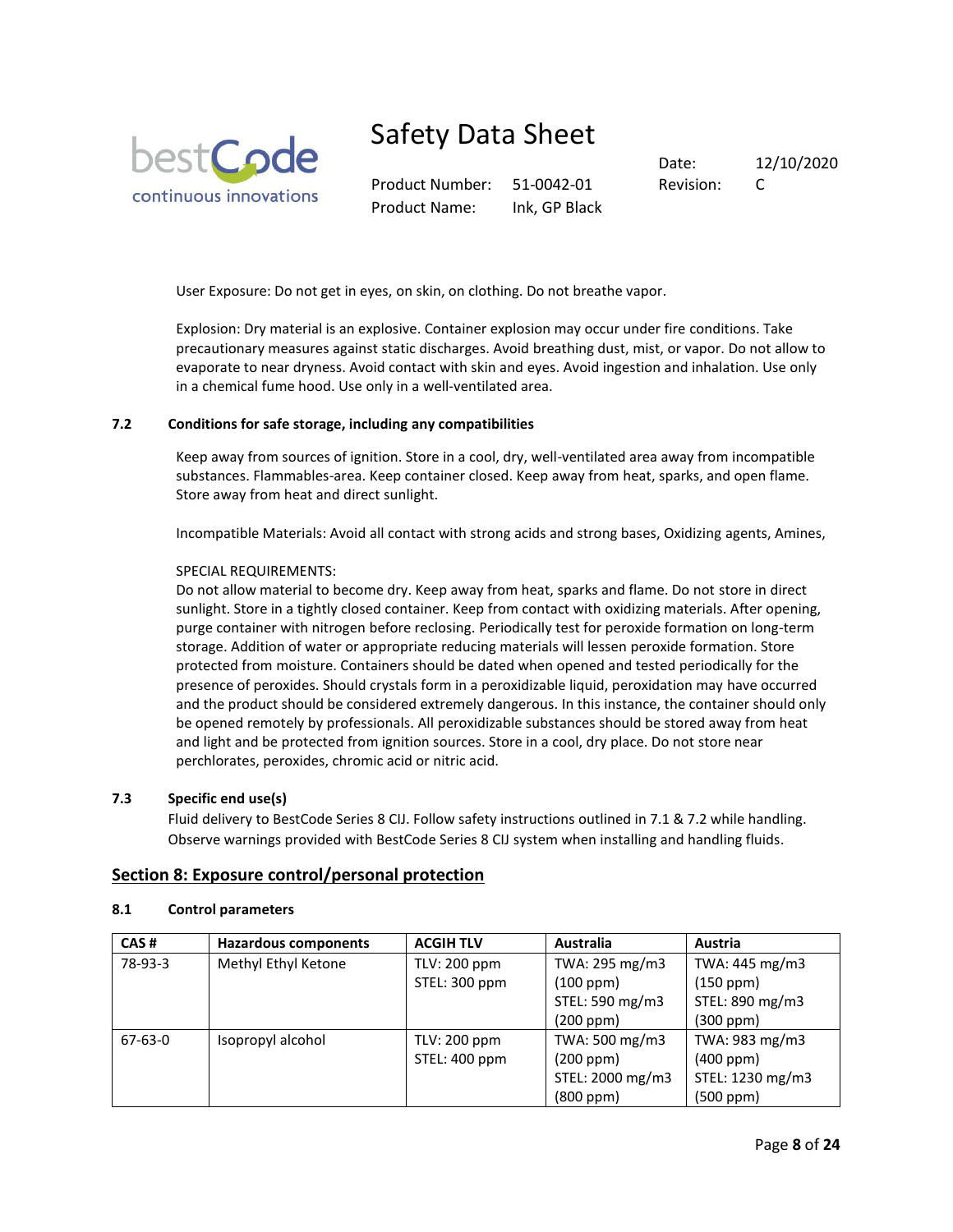

Product Number: 51-0042-01 Revision: C Product Name: Ink, GP Black

| $71-36-3$     | n-Butyl alcohol | TLV: 20 popm ppm | TWA: 150 mg/m3   | TWA: 152 Peak       |
|---------------|-----------------|------------------|------------------|---------------------|
|               |                 |                  | (50 ppm)         | limitation (50 Peak |
|               |                 |                  | STEL: 600 mg/m3  | limitation)         |
|               |                 |                  | (200 ppm)        | STEL: ()            |
| $64 - 17 - 5$ | Ethyl alcohol   | TLV: 1000 ppm    | TWA: 1900 mg/m3  | TWA: 1880 mg/m3     |
|               |                 |                  | $(1000$ ppm $)$  | $(1000$ ppm $)$     |
|               |                 |                  | STEL: 3800 mg/m3 | STEL: ()            |
|               |                 |                  | $(2000$ ppm $)$  |                     |

| CAS#          | <b>Hazardous components</b> | <b>Belgium OEL</b> | California, USA  | Ontario, CA    |
|---------------|-----------------------------|--------------------|------------------|----------------|
| 78-93-3       | Methyl Ethyl Ketone         | TWA: 600 mg/m3     | TWA: 590 mg/m3   | TWA: 200 ppm   |
|               |                             | (200 ppm)          | (200 ppm)        | STEL: 300 ppm  |
|               |                             | STEL: 900 mg/m3    | STEL: 885 mg/m3  |                |
|               |                             | $(300$ ppm $)$     | (300 ppm)        |                |
| $67 - 63 - 0$ | Isopropyl alcohol           | TWA: 500 mg/m3     | TWA: 980 mg/m3   | TWA: 200 ppm   |
|               |                             | (200 ppm)          | (400 ppm)        | STEL: 400 ppm  |
|               |                             | STEL: 1000 mg/m3   | STEL: 1225 mg/m3 |                |
|               |                             | $(400$ ppm $)$     | (500 ppm)        |                |
| $71 - 36 - 3$ | n-Butyl alcohol             | TWA: 62 mg/m3      | CEIL: 150 mg/m3  | TWA: 20 ppm    |
|               |                             | (20 ppm)           | $(50$ ppm $)$    |                |
| $64 - 17 - 5$ | Ethyl alcohol               | TWA: 1907 mg/m3    | TWA: 1900 mg/m3  | STEL: 1000 ppm |
|               |                             | $(1000$ ppm $)$    | (1000 ppm)       |                |

| CAS#          | <b>Hazardous components</b> | China           | Québec, CA       | <b>German AGS</b>          |
|---------------|-----------------------------|-----------------|------------------|----------------------------|
| 78-93-3       | Methyl Ethyl Ketone         | TWA: 300 mg/m3  | TWA: 150 mg/m3   | TWA: 600 mg/m3             |
|               |                             | STEL: 600 mg/m3 | (50 ppm)         | (200 ppm)                  |
|               |                             | (15 min)        | STEL: 300 mg/m3  | STEL: 600 mg/m3            |
|               |                             |                 | (100 ppm)        | (200 ppm) (15 min)         |
| $67 - 63 - 0$ | Isopropyl alcohol           | TWA: 350 mg/m3  | TWA: 983 mg/m3   | TWA: 500 mg/m3             |
|               |                             | STEL: 700 mg/m3 | $(400$ ppm $)$   | (200 ppm)                  |
|               |                             | (15 min)        | STEL: 1230 mg/m3 | STEL: 1000 mg/m3           |
|               |                             |                 | (500 ppm)        | (400 ppm) (15 min)         |
| $71-36-3$     | n-Butyl alcohol             | TWA: 100 mg/m3  | CEIL: 152 mg/m3  | TWA: 310 mg/m3             |
|               |                             |                 | $(50$ ppm $)$    | (100 ppm)                  |
|               |                             |                 |                  | STEL: 310 mg/m3            |
|               |                             |                 |                  | (100 ppm) (15 min)         |
| $64-17-5$     | Ethyl alcohol               |                 | TWA: 1880 mg/m3  | TWA: 960 mg/m3             |
|               |                             |                 | $(1000$ ppm $)$  | $(500$ ppm $)$             |
|               |                             |                 |                  | STEL: 1920 mg/m3           |
|               |                             |                 |                  | $(1000$ ppm $)(15$ min $)$ |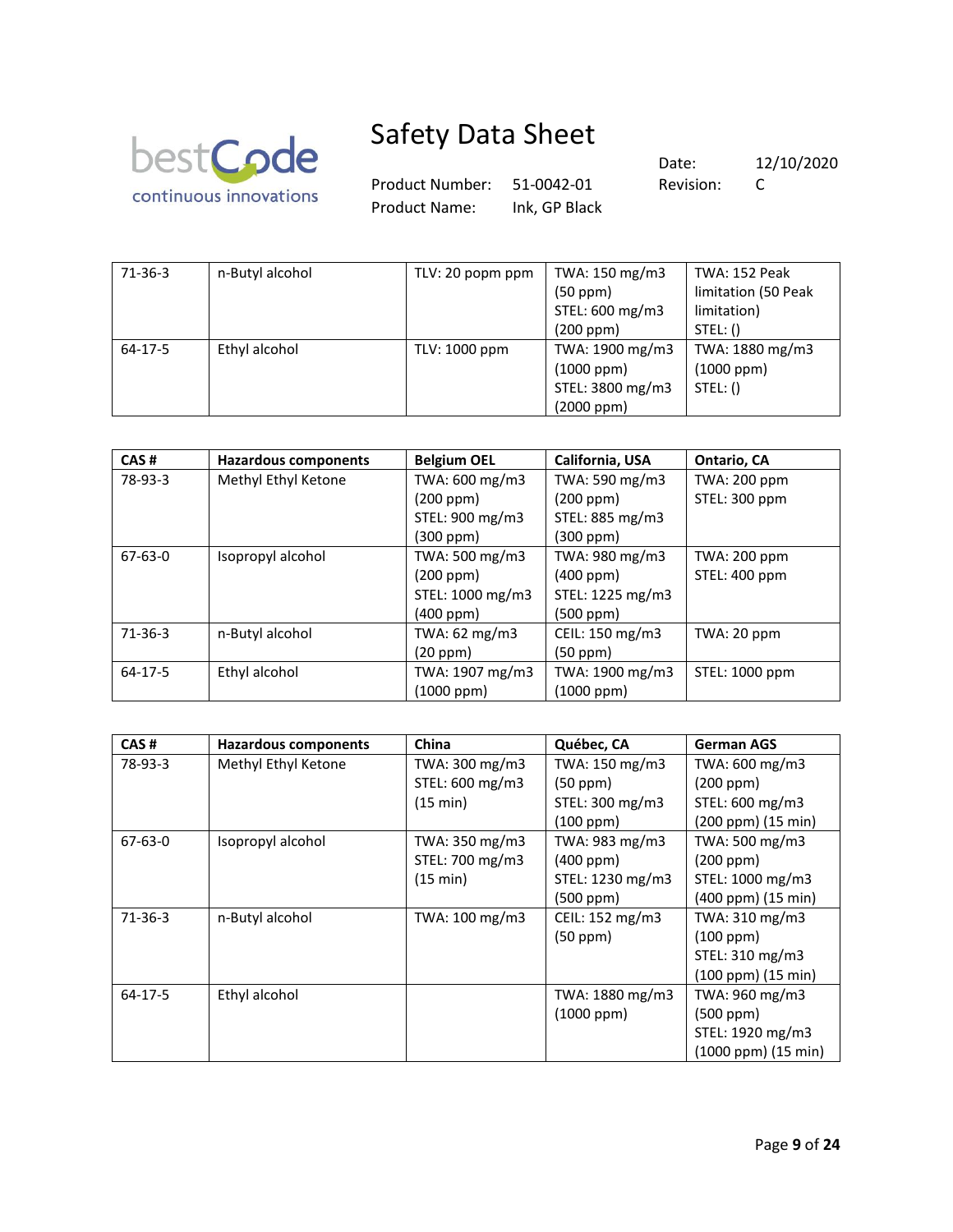

Product Number: 51-0042-01 Revision: C Product Name: Ink, GP Black

| CAS#      | <b>Hazardous components</b> | Germany<br><b>MAK/TRK</b>                                                                                               | <b>Denmark OEL</b>                                                   | <b>Spain OEL</b>                                                  |
|-----------|-----------------------------|-------------------------------------------------------------------------------------------------------------------------|----------------------------------------------------------------------|-------------------------------------------------------------------|
| 78-93-3   | Methyl Ethyl Ketone         | TWA: 295 mg/m3<br>$(100$ ppm $)$<br>STEL: 600 mg/m3<br>(200 ppm) (30min)<br>(4x)                                        | TWA: 145 mg/m3<br>$(50$ ppm $)$<br>STEL: 290 mg/m3<br>(100 ppm)      | TWA: 600 mg/m3<br>(200 ppm)<br>STEL: 900 mg/m3<br>(300 ppm)       |
| 67-63-0   | Isopropyl alcohol           | TWA: 500 mg/m3<br>(200 ppm)<br>STEL: 2000 mg/m3<br>(15/30min)(4x)<br>(800 ppm<br>$(15/30min)$ $(4x)$ )                  | TWA: 500 mg/m3<br>(200 ppm)<br>STEL: 980 mg/m3<br>(400 ppm)          | TWA: 500 mg/m3<br>(200 ppm)<br>STEL: 1000 mg/m3<br>$(400$ ppm $)$ |
| $71-36-3$ | n-Butyl alcohol             | TWA: 150 mg/m3<br>$(50$ ppm $)$<br>STEL: 600 mg/m3<br>(200 ppm) (15min)<br>(4x)                                         | TWA: 150 mg/m3<br>$(50$ ppm $)$<br>STEL: 150 mg/m3<br>$(50$ ppm $)$  | TWA: 61 mg/m3 (20<br>ppm)<br>STEL: 154 mg/m3 (50<br>ppm)          |
| $64-17-5$ | Ethyl alcohol               | TWA: 1900 mg/m3<br>$(1000$ ppm $)$<br>STEL: 3800 mg/m3<br>(2000 ppm)<br>$(60min)$ $(3x)$<br>TWA: 960 mg/m3<br>(500 ppm) | TWA: 1900 mg/m3<br>$(1000$ ppm $)$<br>STEL: 3800 mg/m3<br>(2000 ppm) | STEL: 1910 mg/m3<br>$(1000$ ppm $)$                               |

| CAS#          | <b>Hazardous components</b> | <b>Europe</b>   | <b>Finland OEL</b> | <b>France VL</b>    |
|---------------|-----------------------------|-----------------|--------------------|---------------------|
| 78-93-3       | Methyl Ethyl Ketone         | TWA: 600 mg/m3  | STEL: 300 mg/m3    | TWA: 600 mg/m3      |
|               |                             | (200 ppm)       | (100 ppm) (15 min) | (200 ppm)           |
|               |                             | STEL: 900 mg/m3 |                    | STEL: 900 mg/m3     |
|               |                             | $(300$ ppm $)$  |                    | $(300$ ppm $)$      |
| 67-63-0       | Isopropyl alcohol           |                 | TWA: 500 mg/m3     | STEL: 980 mg/m3     |
|               |                             |                 | (200 ppm)          | $(400$ ppm $)$      |
|               |                             |                 | STEL: 620 mg/m3    |                     |
|               |                             |                 | (250 ppm) (15 min) |                     |
| $71-36-3$     | n-Butyl alcohol             |                 | TWA: 150 mg/m3     | STEL: 150 mg/m3 (50 |
|               |                             |                 | (50 ppm)           | ppm)                |
|               |                             |                 | STEL: 230 mg/m3    |                     |
|               |                             |                 | (75 ppm) (15 min)  |                     |
| $64 - 17 - 5$ | Ethyl alcohol               |                 | TWA: 1900 mg/m3    | TWA: 1900 mg/m3     |
|               |                             |                 | $(1000$ ppm $)$    | $(1000$ ppm $)$     |
|               |                             |                 | STEL: 2500 mg/m3   | STEL: 9500 mg/m3    |
|               |                             |                 | (1300 ppm)(15min)  | (5000 ppm)          |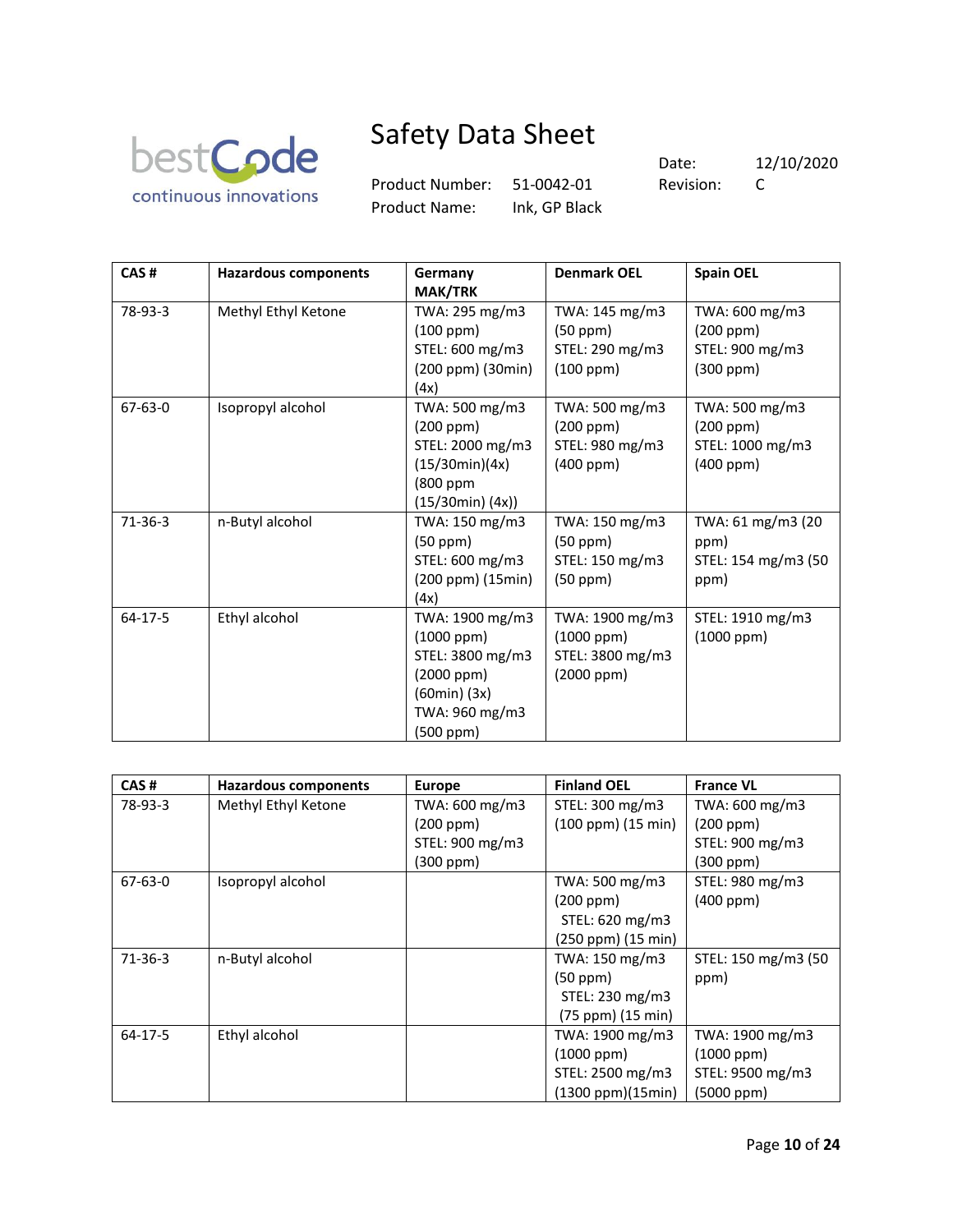

Product Number: 51-0042-01 Revision: C Product Name: Ink, GP Black

| CAS#          | <b>Hazardous components</b> | <b>Hungary OEL</b> | <b>Ireland OEL</b>  | <b>Italy OEL</b> |
|---------------|-----------------------------|--------------------|---------------------|------------------|
| 78-93-3       | Methyl Ethyl Ketone         | TWA: 600 mg/m3     | TWA: 600 mg/m3      | TWA: 600 mg/m3   |
|               |                             | STEL: 900 mg/m3    | (200 ppm)           | (200 ppm)        |
|               |                             |                    | STEL: 900 mg/m3     | STEL: 900 mg/m3  |
|               |                             |                    | (300 ppm) (15 min)  | (300 ppm)        |
| $67 - 63 - 0$ | Isopropyl alcohol           | TWA: 500 mg/m3     | <b>TWA: 200 ppm</b> |                  |
|               |                             | STEL: 2000 mg/m3   | STEL: 400 ppm (15   |                  |
|               |                             |                    | min)                |                  |
| $71-36-3$     | n-Butyl alcohol             |                    |                     |                  |
| $64-17-5$     | Ethyl alcohol               | TWA: 1900 mg/m3    | STEL: 1000 ppm      |                  |
|               |                             | STEL: 7600 mg/m3   | (15 min)            |                  |

| CAS#      | <b>Hazardous components</b> | <b>South Korea</b> | Latvia OEL         | <b>Mexico OEL</b>   |
|-----------|-----------------------------|--------------------|--------------------|---------------------|
| 78-93-3   | Methyl Ethyl Ketone         | TWA: 590 mg/m3     | TWA: 200 mg/m3     | TWA: 590 mg/m3      |
|           |                             | (200 ppm)          | $(67$ ppm $)$      | (200 ppm)           |
|           |                             | STEL: 885 mg/m3    | STEL: 900 mg/m3    | STEL: 885 mg/m3     |
|           |                             | $(300$ ppm $)$     | (300 ppm) (15 min) | (300 ppm)           |
| 67-63-0   | Isopropyl alcohol           | TWA: 480 mg/m3     | TWA: 350 mg/m3     | TWA: 980 mg/m3      |
|           |                             | (200 ppm)          | STEL: 600 mg/m3    | $(400$ ppm $)$      |
|           |                             | STEL: 980 mg/m3    | (15 min)           | STEL: 1225 mg/m3    |
|           |                             | (400 ppm)          |                    | (500 ppm)           |
| $71-36-3$ | n-Butyl alcohol             | TWA: 60 mg/m3      |                    | CEIL: 150 mg/m3 (50 |
|           |                             | (20 ppm)           |                    | ppm)                |
| 64-17-5   | Ethyl alcohol               | TWA: 1900 mg/m3    | TWA: 1000 mg/m3    | TWA: 1900 mg/m3     |
|           |                             | (1000 ppm)         |                    | $(1000$ ppm $)$     |

| CAS#      | <b>Hazardous components</b> | <b>Malaysia OEL</b> | <b>NIOSH</b>        | <b>Netherlands OEL</b> |
|-----------|-----------------------------|---------------------|---------------------|------------------------|
| 78-93-3   | Methyl Ethyl Ketone         | TWA: 590 mg/m3      | <b>TWA: 200 ppm</b> | TWA: 590 mg/m3         |
|           |                             | (200 ppm)           | STEL: 300 ppm       | STEL: 900 mg/m3        |
| 67-63-0   | Isopropyl alcohol           | TWA: 983 mg/m3      | TWA: 980 mg/m3      |                        |
|           |                             | $(400$ ppm $)$      | $(400$ ppm $)$      |                        |
|           |                             |                     | STEL: 1225 mg/m3    |                        |
|           |                             |                     | (500 ppm)           |                        |
| $71-36-3$ | n-Butyl alcohol             | CEIL: 152 mg/m3     | CEIL: 50 ppm        |                        |
|           |                             | $(50$ ppm $)$       |                     |                        |
| $64-17-5$ | Ethyl alcohol               | TWA: 1880 mg/m3     | TWA: 1900 mg/m3     | TWA: 260 mg/m3         |
|           |                             | (1000 ppm)          | (1000 ppm)          | STEL: 1900 mg/m3       |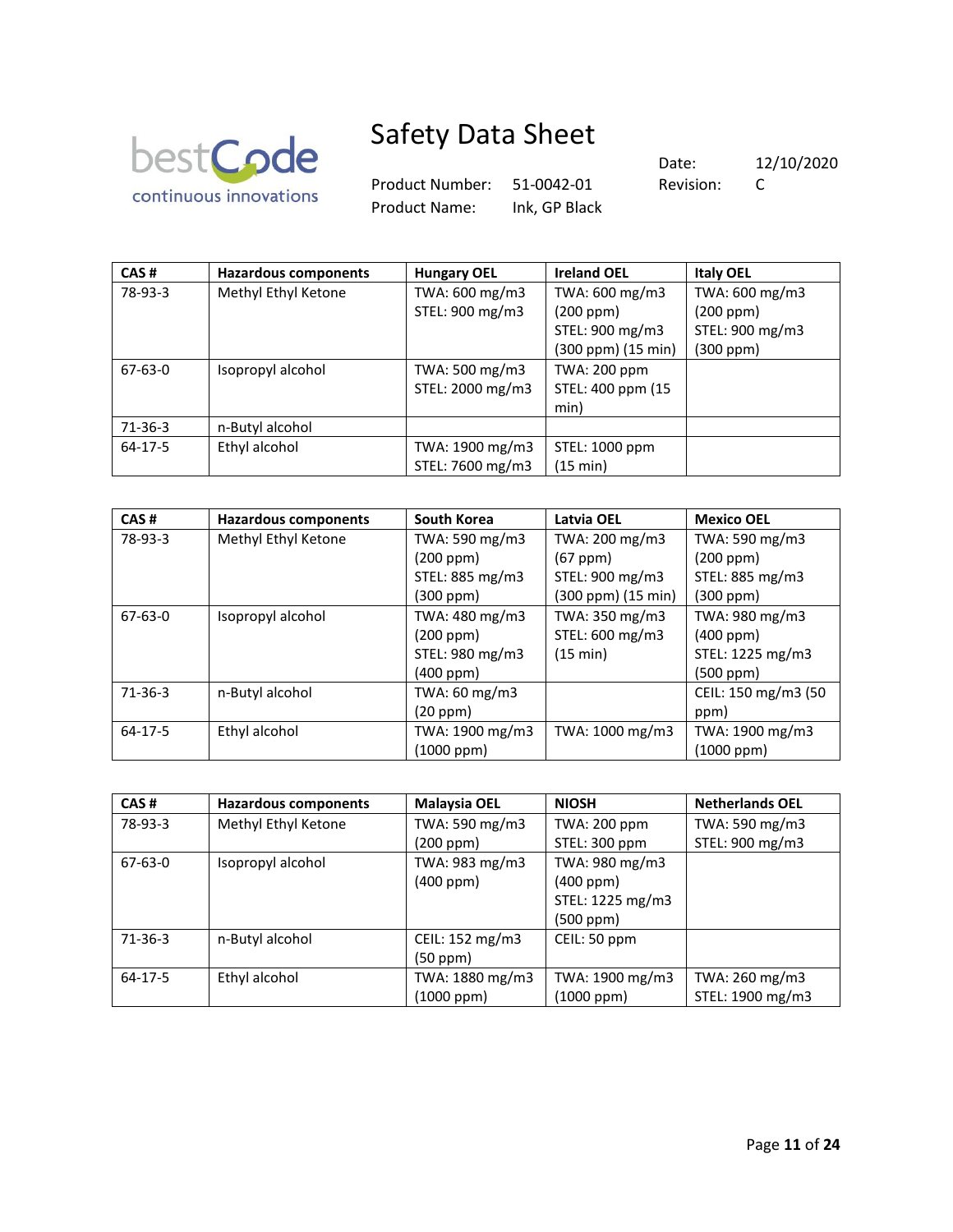

Product Number: 51-0042-01 Revision: C Product Name: Ink, GP Black

| CAS#          | <b>Hazardous components</b> | <b>New Zealand</b> | <b>OSHA PELS</b> | Poland           |
|---------------|-----------------------------|--------------------|------------------|------------------|
| 78-93-3       | Methyl Ethyl Ketone         | TWA: 445 mg/m3     | PEL: 200 ppm     | TWA: 450 mg/m3   |
|               |                             | (150 ppm)          |                  | STEL: 900 mg/m3  |
|               |                             | STEL: 890 mg/m3    |                  |                  |
|               |                             | (300 ppm)          |                  |                  |
| $67 - 63 - 0$ | Isopropyl alcohol           | TWA: 983 mg/m3     | PEL: 400 ppm     | TWA: 900 mg/m3   |
|               |                             | (400 ppm)          |                  | STEL: 1200 mg/m3 |
|               |                             | STEL: 1230 mg/m3   |                  |                  |
|               |                             | (500 ppm)          |                  |                  |
| $71-36-3$     | n-Butyl alcohol             | CEIL: 150 mg/m3    | PEL: 100 ppm     | TWA: 50 mg/m3    |
|               |                             | (50 ppm)           |                  | STEL: 150 mg/m3  |
| 64-17-5       | Ethyl alcohol               | TWA: 1880 mg/m3    | PEL: 1000 ppm    | TWA: 1900 mg/m3  |
|               |                             | (1000 ppm)         |                  |                  |

| CAS#          | <b>Hazardous components</b> | <b>Sweden OEL</b>   | Singapore        | <b>Britain EH40</b> |
|---------------|-----------------------------|---------------------|------------------|---------------------|
| 78-93-3       | Methyl Ethyl Ketone         | TWA: 150 mg/m3      | TWA: 590 mg/m3   | TWA: 600 mg/m3      |
|               |                             | (50 ppm)            | (200 ppm)        | (200 ppm)           |
|               |                             | STEL: 300 mg/m3     | STEL: 885 mg/m3  | STEL: 899 mg/m3     |
|               |                             | (100 ppm) (15 min)  | (300 ppm)        | (300 ppm)           |
| $67 - 63 - 0$ | Isopropyl alcohol           | TWA: 350 mg/m3      | TWA: 983 mg/m3   | TWA: 999 mg/m3      |
|               |                             | (150 ppm)           | (400 ppm)        | $(400$ ppm $)$      |
|               |                             | STEL: 600 mg/m3     | STEL: 1230 mg/m3 | STEL: 1250 mg/m3    |
|               |                             | (250 ppm) (15 min)  | $(500$ ppm $)$   | $(500$ ppm $)$      |
| $71-36-3$     | n-Butyl alcohol             | TWA: 45 mg/m3 (15   | STEL: 150 mg/m3  | STEL: 154 mg/m3 (50 |
|               |                             | ppm)                | (50 ppm)         | ppm)                |
|               |                             | CEIL: 90 mg/m3 (30  |                  |                     |
|               |                             | ppm)                |                  |                     |
| $64 - 17 - 5$ | Ethyl alcohol               | TWA: 1000 mg/m3     | TWA: 1880 mg/m3  | TWA: 1920 mg/m3     |
|               |                             | (500 ppm)           | $(1000$ ppm $)$  | $(1000$ ppm $)$     |
|               |                             | STEL: 1900 mg/m3    |                  | STEL: ()            |
|               |                             | (1000 ppm) (15 min) |                  |                     |

| CAS#          | Hazardous components | <b>Switzerland OEL</b>     | Japan OEL |  |
|---------------|----------------------|----------------------------|-----------|--|
| 78-93-3       | Methyl Ethyl Ketone  |                            |           |  |
| $67 - 63 - 0$ | Isopropyl alcohol    | TWA: 500 mg/m3 (200 ppm)   |           |  |
|               |                      | STEL: 1000 mg/m3 (400 ppm) |           |  |
| 71-36-3       | n-Butyl alcohol      | TWA: 150 mg/m3 (50 ppm)    |           |  |
|               |                      | STEL: 150 mg/m3 (50 ppm)   |           |  |
| 64-17-5       | Ethyl alcohol        |                            |           |  |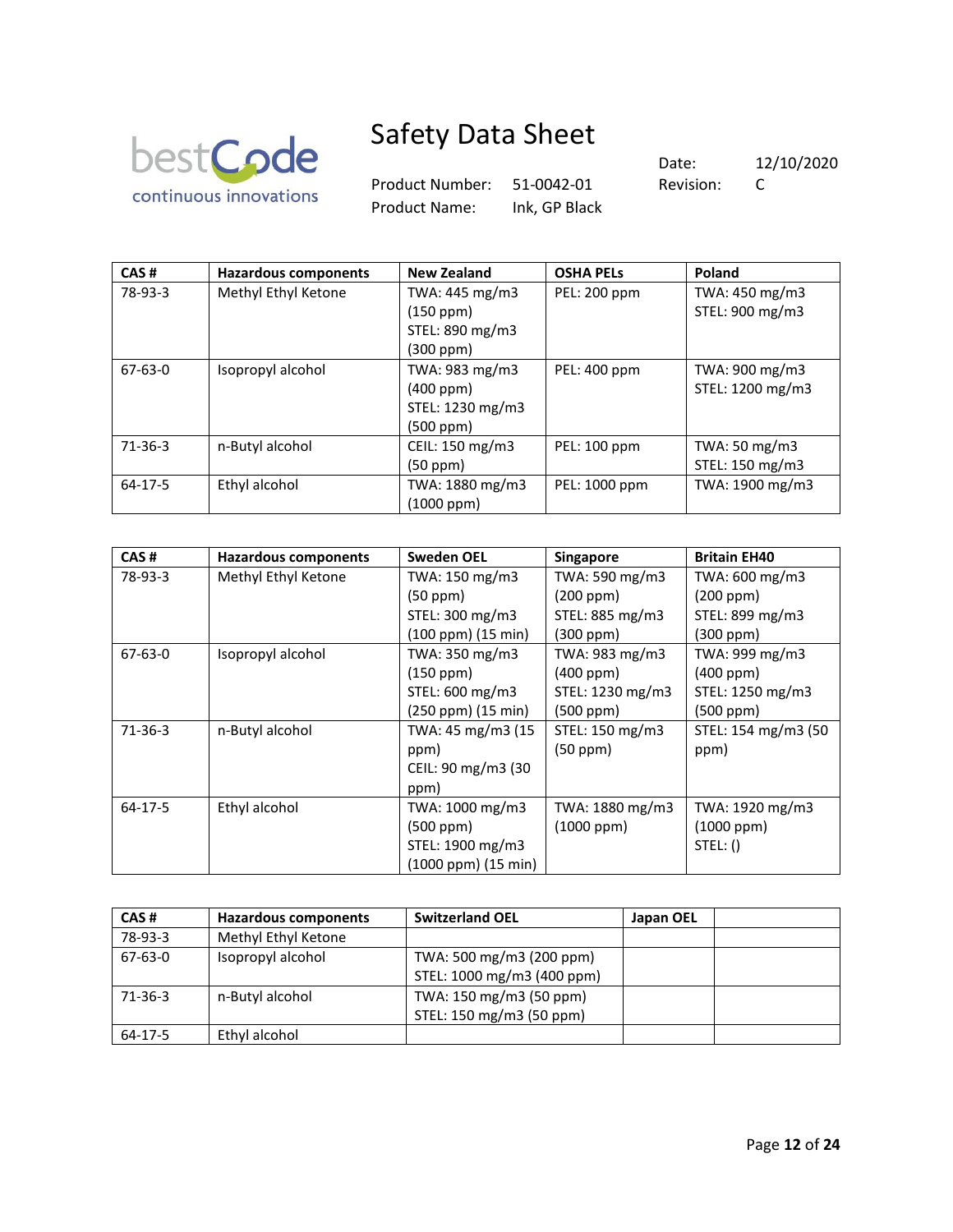

Product Number: 51-0042-01 Revision: C Product Name: Ink, GP Black

Date: 12/10/2020

#### **8.2 Exposure controls:**

## **8.2.1 Appropriate engineering controls:**

Facilities storing or utilizing this material should be equipped with an eyewash facility and a safety shower. Use adequate general or local exhaust ventilation to keep airborne concentrations below the permissible exposure limits. Ventilation fans and other electrical service must be non-sparking and have an explosion-proof design. Safety shower and eye bath. Use nonsparking tools. Mechanical exhaust required. Use explosion-proof ventilation equipment. Use adequate general or local explosionproof ventilation to keep airborne levels to acceptable levels.

### **8.2.2 Individual protection measures, such as personal protective equipment**

| Eye/Face protection:           | Wear chemical splash goggles. Chemical safety goggles. Wear<br>appropriate protective eyeglasses or chemical safety goggles as<br>described by OSHA's eye and face protection regulations in 29 CFR<br>1910.133 or European Standard EN166.                                                                                                                                                                                                                                                                                                                                                                                                                                                                                                                                                                                                                                                                                                     |
|--------------------------------|-------------------------------------------------------------------------------------------------------------------------------------------------------------------------------------------------------------------------------------------------------------------------------------------------------------------------------------------------------------------------------------------------------------------------------------------------------------------------------------------------------------------------------------------------------------------------------------------------------------------------------------------------------------------------------------------------------------------------------------------------------------------------------------------------------------------------------------------------------------------------------------------------------------------------------------------------|
| Skin protection:               | Wear appropriate protective gloves to prevent skin exposure. Rubber<br>gloves. Wear appropriate gloves to prevent skin exposure.<br>Wear appropriate protective clothing to prevent skin exposure.                                                                                                                                                                                                                                                                                                                                                                                                                                                                                                                                                                                                                                                                                                                                              |
| <b>Respiratory protection:</b> | Follow the OSHA respirator regulations found in 29 CFR 1910.134 or<br>European Standard EN 149. Use a NIOSH/MSHA or European Standard<br>EN 149 approved respirator if exposure limits are exceeded or if<br>irritation or other symptoms are experienced. Use respirators and<br>components tested and approved under appropriate government<br>standards such as NIOSH (US) or CEN (EU). (EU). Where risk assessment<br>shows air-purifying respirators are appropriate use a full-face respirator<br>with multi- purpose combination (US) or type ABEK (EN 14387)<br>respirator cartridges as a backup to engineering controls. If the<br>respirator is the sole means of protection, use a full-face supplied air<br>respirator. A respiratory protection program that meets OSHA's 29 CFR<br>1910.134 and ANSI Z88.2 requirements or European Standard EN 149<br>must be followed whenever workplace conditions warrant respirator<br>use. |
| <b>Hygienic Practices:</b>     | DO NOT SMOKE IN WORK AREA! Promptly remove contaminated<br>clothing. Wash immediately if skin becomes contaminated. Do not eat<br>or drink in work area while using this product. Wash thoroughly at the<br>end of the workday, before eating and using the restroom.                                                                                                                                                                                                                                                                                                                                                                                                                                                                                                                                                                                                                                                                           |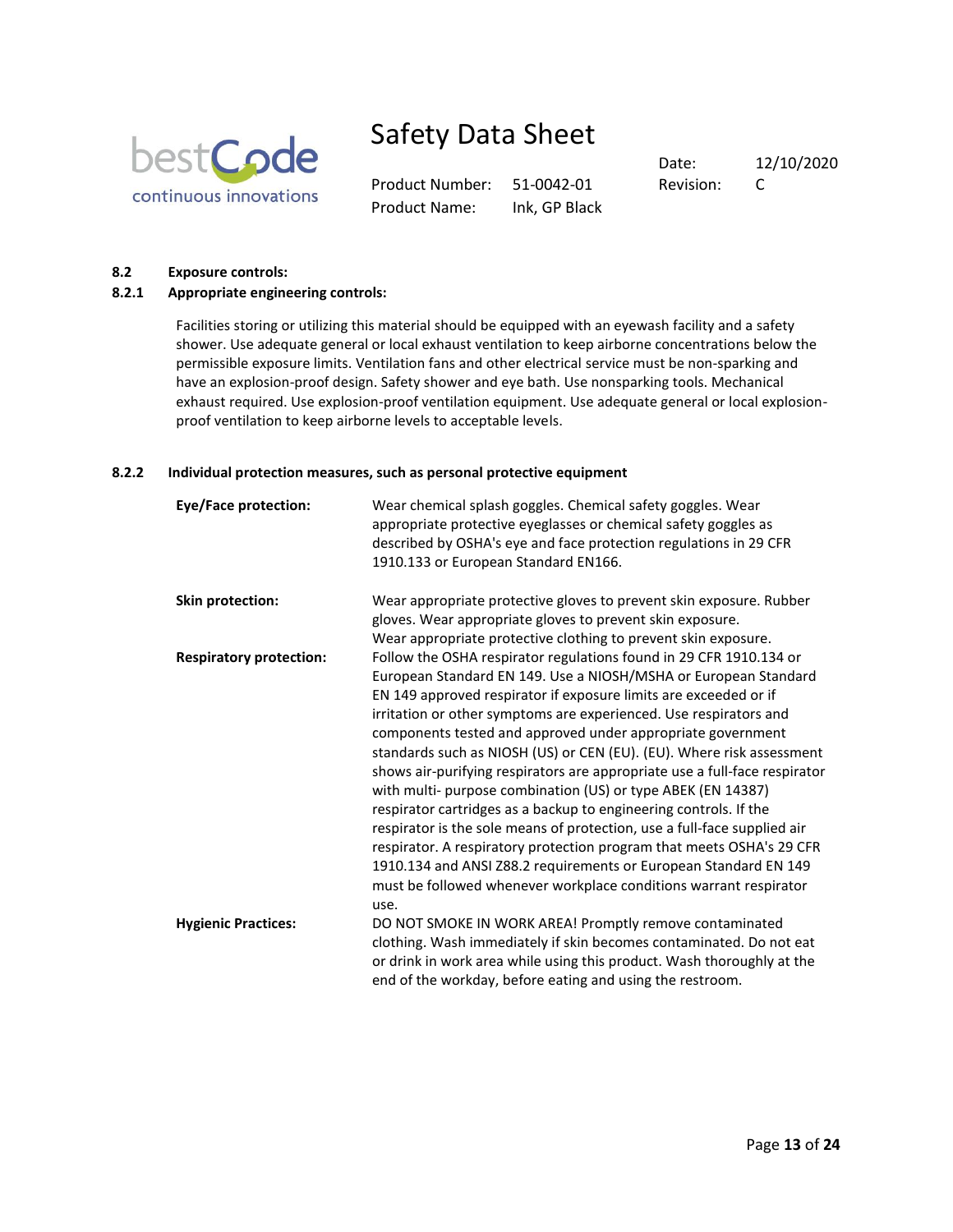

Product Number: 51-0042-01 Revision: C Product Name: Ink, GP Black

Date: 12/10/2020

# **Section 9: Physical and chemical properties**

### **9.1 Information on basic physical and chemical properties**

| Appearance:                  | Dark liquid                 |                               |                           |
|------------------------------|-----------------------------|-------------------------------|---------------------------|
| Odor:                        | Solvent                     | <b>Odor threshold:</b>        | No data available         |
| pH:                          | No data available           | <b>Melting point:</b>         | $-114.10C$                |
| <b>Boiling range:</b>        | 78.0 C - 117.60 C           | Flash point:                  | $>-7.0 C$                 |
| <b>Evaporation rate:</b>     | $3.1$ (BuAC=1)              | <b>Upper Explosive Limit:</b> | No data available         |
|                              |                             | <b>Lower Explosive Limit:</b> | No data available         |
| Flammability:                | No data available           | <b>Vapor Pressure:</b>        | 85 MM HG at 20.0 C        |
| Vapor density:               | > Air                       | <b>Relative Density:</b>      | $0.853$ (H2O = 1 @ 20 °C) |
| Solubility(ies):             | Miscible                    | <b>Partition coefficient</b>  | No data available         |
|                              |                             | n-octanol/water:              |                           |
| Auto-ignition                | >340.00 C                   | Decomposition                 | No data available         |
| temperature:                 |                             | temperature:                  |                           |
| Viscosity:                   | No data available           |                               | No data available         |
| <b>Explosive properties:</b> | > 85.7% Volatile by volume. |                               |                           |
| <b>Oxidizing properties:</b> | No data available           |                               |                           |

# **9.2 Other information:**

| voc<br>M<br>No<br>ЮIЕ<br>ine<br>20 M 21<br>ша<br>ана:<br>$\cdots$<br>. .<br>vv.<br>.<br>.<br>.<br>$\sim$<br>. |
|---------------------------------------------------------------------------------------------------------------|
|---------------------------------------------------------------------------------------------------------------|

# **Section 10: Stability and reactivity**

#### **10.1 Reactivity**

No data available.

**10.2 Chemical stability**

Stable under normal conditions.

**10.3 Possibility of hazardous reactions**

Will not occur.

**10.4 Conditions to avoid:** 

Ignition sources, Excess heat, May be shock-sensitive if dry. Light, High temperatures, Incompatible materials.

#### **10.5 Incompatible materials:**

Strong oxidizing agents, Strong acids, 2-propanol, Oxidizing agents, acids, Bases, Acid anhydrides, Halogens, Strong bases, Amines, Ammonia, ethylene oxide, isocyanates, acetaldehyde, chlorine, phosgene, Attacks some forms of plastics, rubbers, and coatings. aluminum at high temperatures.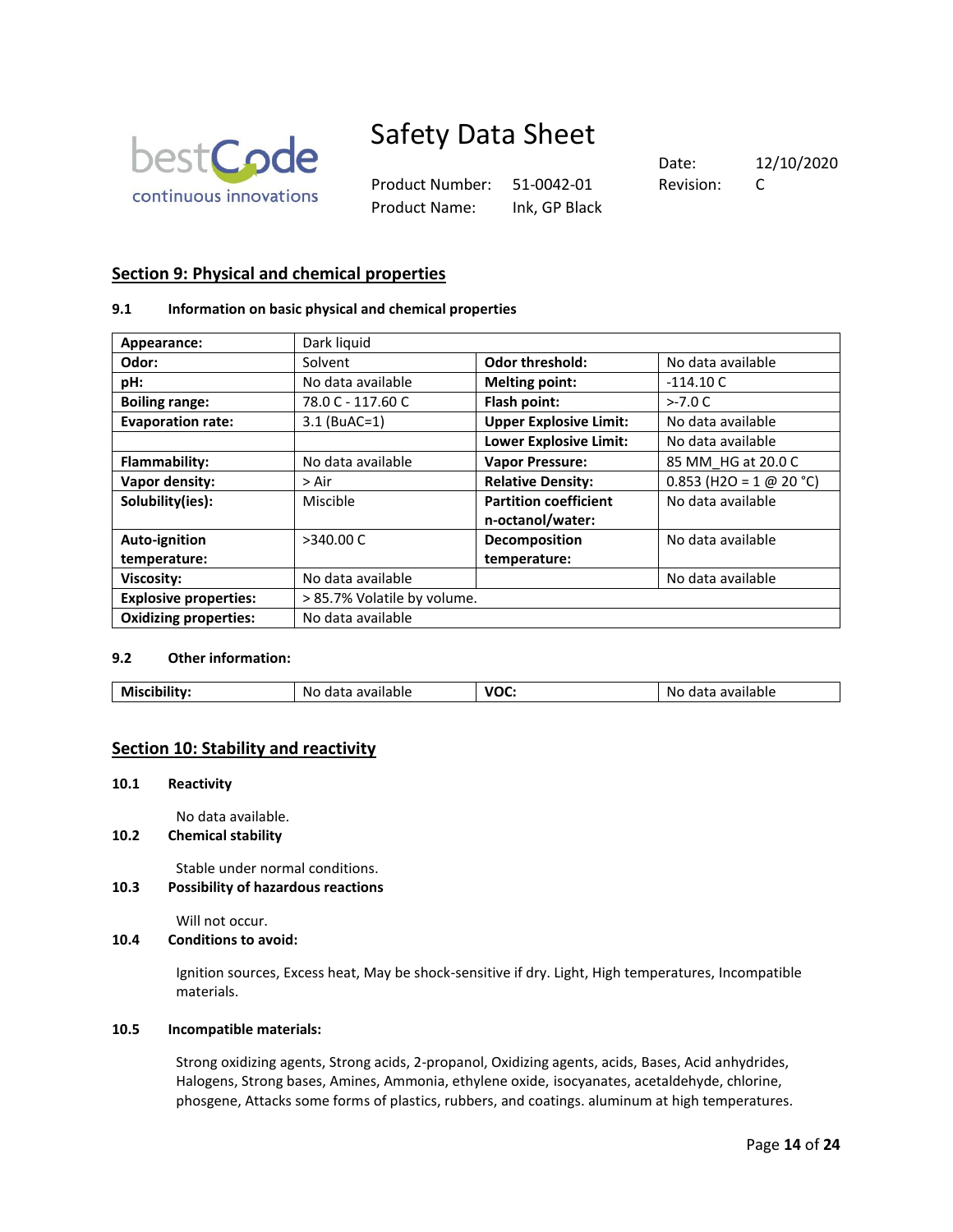

Product Number: 51-0042-01 Revision: C Product Name: Ink, GP Black

Date: 12/10/2020

Aluminum, organic peroxides, chromium trioxide, Reducing agents, Acid chlorides, Copper, Copper alloys, Alkali metals, hydrazine, Peroxides, Sodium, calcium hypochlorite, chromyl chloride, nitrosyl perchlorate, bromine pentafluoride, Perchloric acid, silver nitrate, mercuric nitrate, potassium tertbutoxide, magnesium perchlorate, platinum, uranium hexafluoride, silver oxide, iodine heptafluoride, acetyl bromide, disulfuryl difluoride, tetrachlorosilane + water, acetyl chloride, permanganic acid, ruthenium (VIII) oxide, uranyl perchlorate.

#### **10.6 Hazardous decomposition products**

Carbon monoxide, Carbon dioxide, Nitrogen oxides, methane. Aldehydes, carboxylic acids, Hydrogen cyanide, irritating and toxic fumes and gases.

# **Section 11: Toxicological information**

#### **11.1 Information on Toxicological effects**

| <b>Acute toxicity:</b>               | CAS# 78-93-3:<br>Acute toxicity, LD50, Intraperitoneal, Mouse, 616.0 MG/KG.<br>Result:<br>Lungs, Thorax, or Respiration: Sputum.<br>Biochemical: Metabolism (Intermediary): Other proteins.<br>Biochemical: Metabolism (intermediary): Effect on inflammation or mediation<br>of inflammation.<br>- Shell Chemical Company. Unpublished Report., Vol/p/yr: -,6, 1961 |
|--------------------------------------|----------------------------------------------------------------------------------------------------------------------------------------------------------------------------------------------------------------------------------------------------------------------------------------------------------------------------------------------------------------------|
|                                      | Acute toxicity, LD50, Skin, Species: Rabbit, 6480. MG/KG.<br>Result:<br>Lungs, Thorax, or Respiration: Other changes.<br>Biochemical: Metabolism (intermediary): Effect on inflammation or mediation<br>of inflammation.<br>- Shell Chemical Company., Vol/p/yr: MSDS-5390-,                                                                                         |
|                                      | Acute toxicity, LC50, Inhalation, Mouse, 32.00 MG/M3.<br>Result:<br>Brain and Coverings: Other degenerative changes.<br>Biochemical: Metabolism (intermediary): Effect on inflammation or mediation<br>of inflammation.                                                                                                                                              |
| <b>Skin</b><br>corrosion/irritation: | Acute toxicity, LD50, Intraperitoneal, Species: Guinea pig, 2.000 GM/KG.<br>Result:<br>Immunological Including Allergic: Increase in humoral immune response.<br>Causes skin irritation. May be harmful if absorbed through the skin.                                                                                                                                |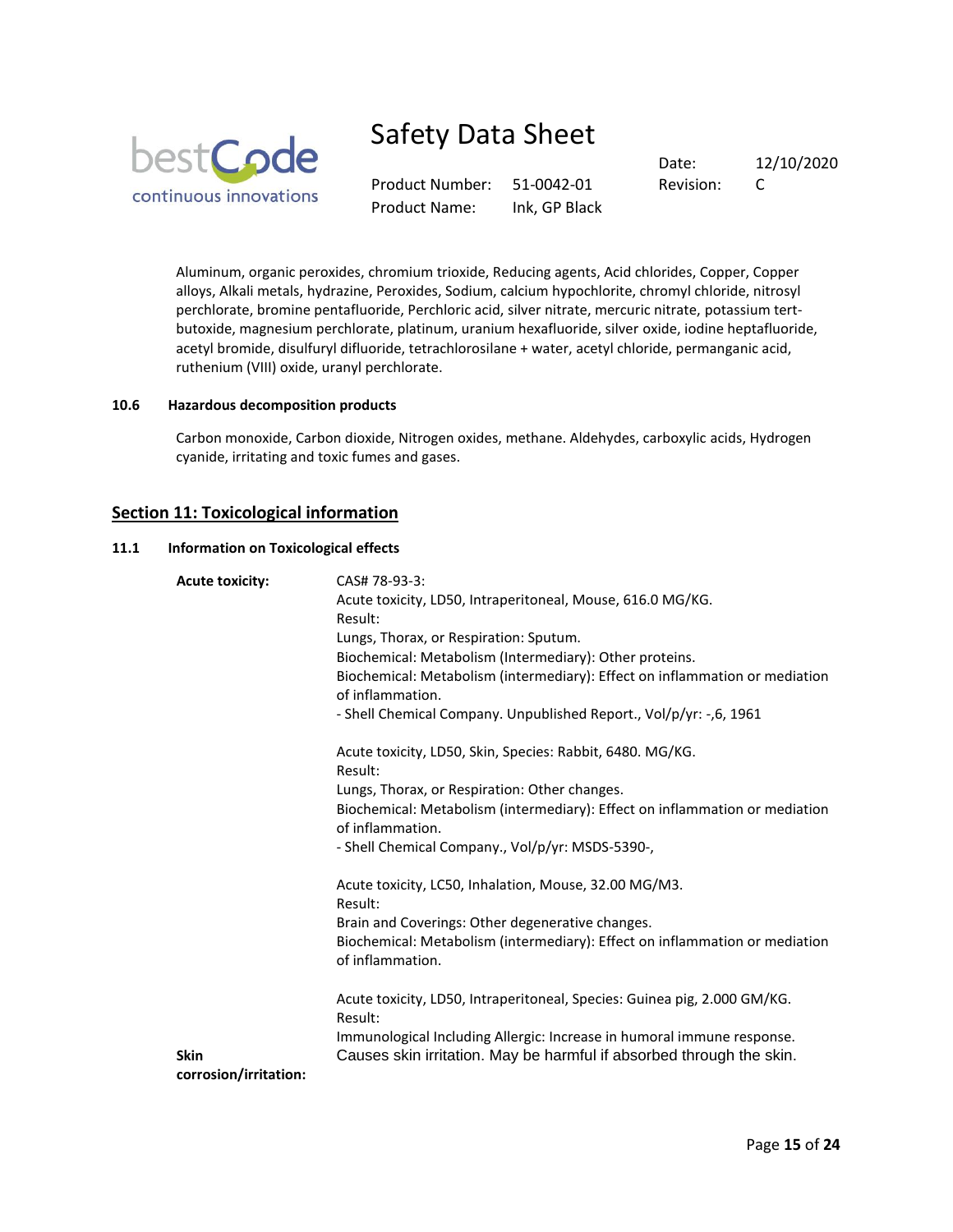

Product Number: 51-0042-01 Revision: C Product Name: Ink, GP Black

Date: 12/10/2020

| Serious eye<br>damage/irritation:                         | Causes eye irritation.                                                                                                                                                                                                                                                                                                                                                           |
|-----------------------------------------------------------|----------------------------------------------------------------------------------------------------------------------------------------------------------------------------------------------------------------------------------------------------------------------------------------------------------------------------------------------------------------------------------|
| <b>Respiratory or skin</b><br>sensitization:<br>Germ cell | May be harmful if inhaled. Material may be irritating to mucous<br>membranes and upper respiratory tract.<br>No data available                                                                                                                                                                                                                                                   |
| mutagenicity:                                             |                                                                                                                                                                                                                                                                                                                                                                                  |
| Carcinogenicity:                                          | CAS# 78-93-3: Not listed by ACGIH, IARC, NTP, or CA Prop 65.<br>CAS# 67-63-0: Not listed by ACGIH, IARC, NTP, or CA Prop 65.<br>CAS# 71-36-3: Not listed by ACGIH, IARC, NTP, or CA Prop 65.                                                                                                                                                                                     |
|                                                           | CAS# 64-17-5: Not listed by ACGIH, IARC, NTP, or CA Prop 65.                                                                                                                                                                                                                                                                                                                     |
|                                                           | IARC: Group 3: Not classifiable as to its carcinogenicity to humans<br>3.NTP: No component of this product present at levels greater than or equal<br>to 0.1% is identified as a known or anticipated carcinogen by NTP.<br>OSHA: No component of this product present at levels greater than or equal<br>to 0.1% is identified as a carcinogen or potential carcinogen by OSHA. |
| <b>Reproductive toxicity:</b>                             | No data available                                                                                                                                                                                                                                                                                                                                                                |
| <b>STOT-single exposure:</b>                              | No data available                                                                                                                                                                                                                                                                                                                                                                |
| STOT-repeated<br>exposure:                                | No data available                                                                                                                                                                                                                                                                                                                                                                |
| <b>Aspiration hazard</b>                                  | May be harmful if swallowed.                                                                                                                                                                                                                                                                                                                                                     |
| <b>Hazard Class information:</b>                          |                                                                                                                                                                                                                                                                                                                                                                                  |
| No data available<br><b>Mixture toxicity:</b>             |                                                                                                                                                                                                                                                                                                                                                                                  |
| No data available<br><b>Critical studies:</b>             |                                                                                                                                                                                                                                                                                                                                                                                  |
| No data available                                         |                                                                                                                                                                                                                                                                                                                                                                                  |

**11.1.4 Non-compliance hazard class:** 

 $11.1.1$ 

 $11.1.2$ 

**11.1.3** 

No data available

**11.1.5 Information on likely routes of exposure:** 

Kidneys. Liver. Cardiovascular system. Gastrointestinal System. Nerves. Epidemiology:

**11.1.6 Symptoms related to the physical, chemical and toxicological characteristics:** 

No data available

**11.1.7 Delayed and immediate effects as well as chronic effects from short and long-term exposure:** 

No data available

**11.1.8 Interactive effects:**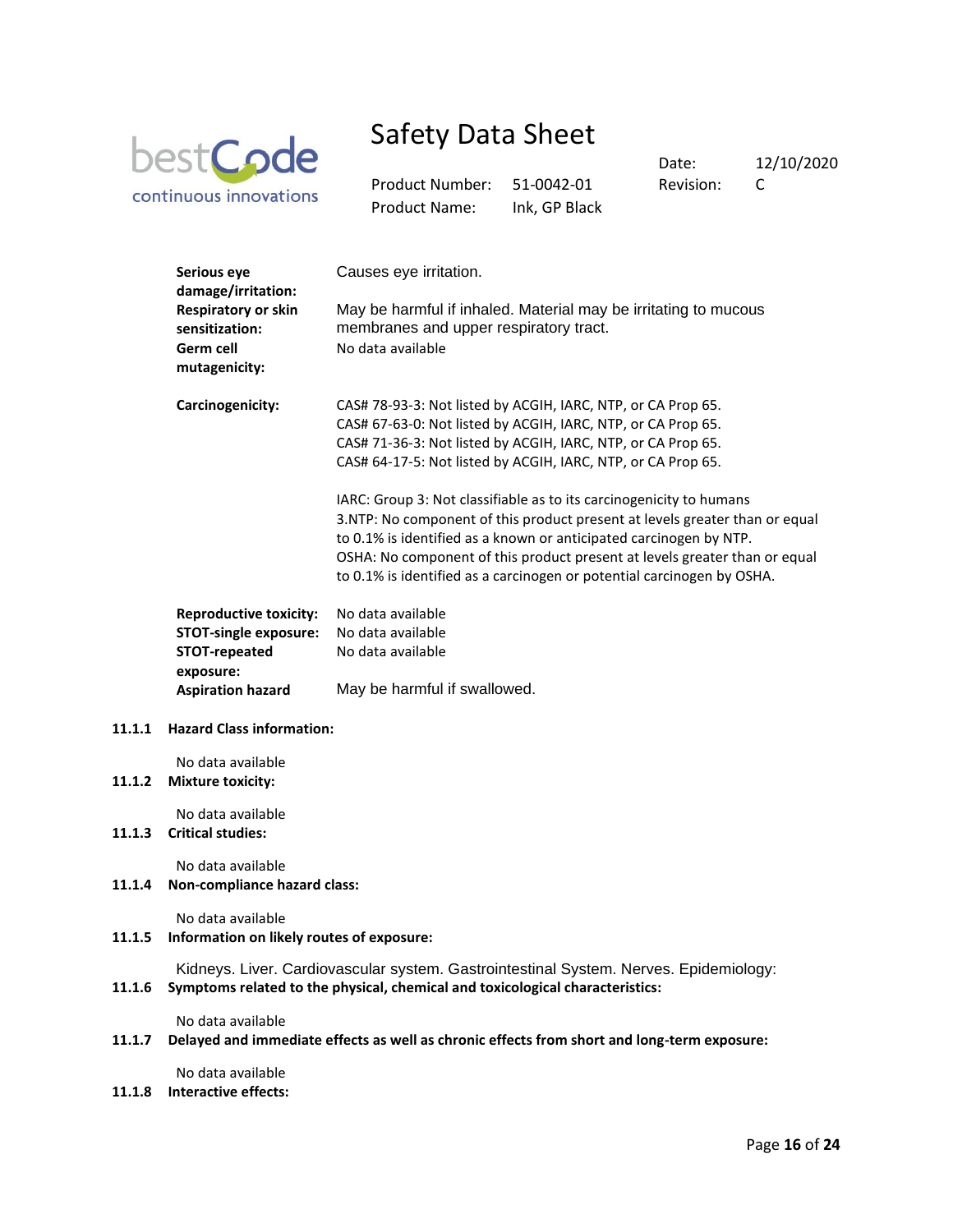

Product Number: 51-0042-01 Revision: C Product Name: Ink, GP Black

Date: 12/10/2020

No data available

**11.1.9 Absence of specific data:** 

No data available

# **11.1.10 Mixtures:**

No data available

# **11.1.11 Mixture vs Substance information:**

No data available

# **11.1.12 Other information:**

No data available

# **Section 12: Ecological information**

#### **12.1 Toxicity:**

Environmental: Substance evaporates in water with T1/2= 3D (rivers) to 12D (lakes). Substance is not expected to bioconcentrate in marine life. Physical: Substance photodegrades in air with T1/2 = 2.3 days. Oxidizes rapidly by photo-chemical reactions in air. Readily biodegradable meeting the 10 day window criterion. Not expected to bioaccumulate significantly.

Ecotoxicity: Fish: Fathead Minnow: 1000 ppm; 96h; LC50Daphnia: 1000 ppm; 96h; LC50Fish: Gold orfe: 8970-9280 ppm; 48h; LC50 IPA has a high biochemical oxygen demand and a potential to cause oxygen depletion in aqueous systems, a low potential to affect aquatic organisms, a low potential to affect secondary waste treatment microbial metabolism, a low potential to affect the germination of some plants, a high potential to biodegrade (low persistence) with unacclimated microorganisms from activated sludge.

Physical: THOD: 2.40 g oxygen/gCOD: 2.23 g oxygen/gBOD-5: 1.19-1.72 g oxygen/g.

hen released to the atmosphere it will photodegrade in hours (polluted urban atmosphere) to an estimated range of 4 to 6 days in less polluted areas. Rainout should be significant.

#### **12.2 Persistence and degradability:**

No data available

#### **12.3 Bioaccumulative potential:**

No data available

#### **12.4 Mobility in soil:**

No data available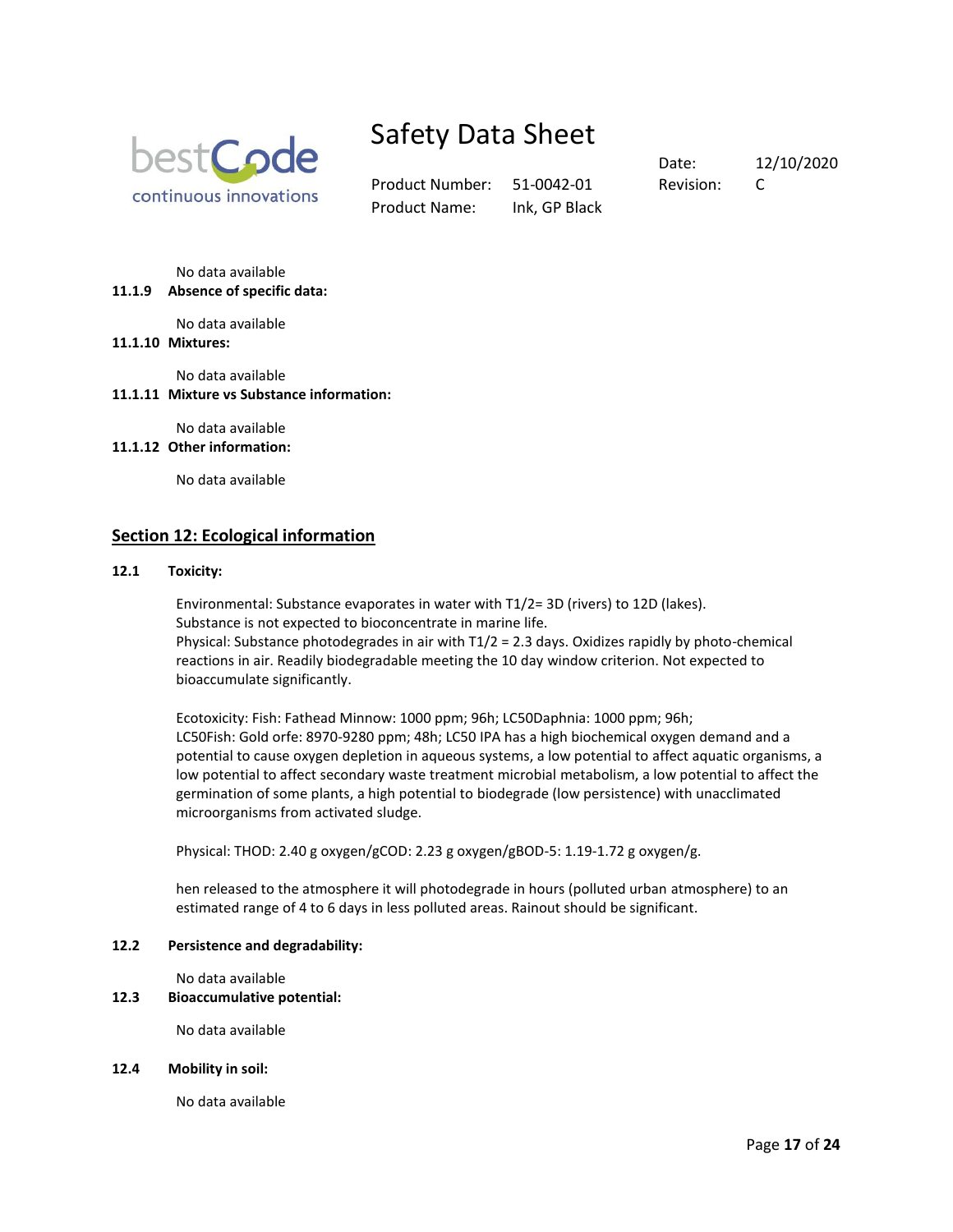

Product Number: 51-0042-01 Revision: C Product Name: Ink, GP Black

Date: 12/10/2020

### **12.5 Results of PBT and vPvB assessment:**

No data available

**12.6 Other adverse effects:**

No data available

# **Section 13: Disposal considerations**

#### **13.1 Waste treatment methods:**

Chemical waste generators must determine whether a discarded chemical is classified as a hazardous waste. US EPA guidelines for the classification determination are listed in 40 CFR Parts 261. Additionally, waste generators must consult state and local hazardous waste regulations to ensure complete and accurate classification. RCRA P-Series: None listed. RCRA U-Series: CAS# 78-93-3: waste number U159 (Ignitable waste, Toxic waste).

APPROPRIATE METHOD OF DISPOSAL OF SUBSTANCE OR PREPARATION. Contact a licensed professional waste disposal service to dispose of this material. Observe all federal, state, and local environmental regulations. RCRA U-Series: None listed. CAS# 71-36-3: waste number U031 (Ignitable waste).

# **Section 14: Transport information**

| <b>UN</b> number:             | 1210                                                                                                                                 |  |  |
|-------------------------------|--------------------------------------------------------------------------------------------------------------------------------------|--|--|
| Proper shipping name:         |                                                                                                                                      |  |  |
| US DOT:                       | Printing Ink                                                                                                                         |  |  |
| <b>Canadian TDG:</b>          | Printing ink, [flammable or] Printing ink related material<br>[(including printing ink thinning or reducing compound),<br>flammable] |  |  |
| <b>European ADR/RID:</b>      | Printing ink, [flammable or] Printing ink related material<br>[(including printing ink thinning or reducing compound),<br>flammable] |  |  |
| IMDG/IMO:                     | Printing ink, [flammable or] Printing ink related material<br>[(including printing ink thinning or reducing compound),<br>flammable] |  |  |
| ICAO/IATA:                    | Printing ink, [flammable or] Printing ink related material<br>[(including printing ink thinning or reducing compound),<br>flammable] |  |  |
| Transport hazard class(es):   | 3 - FLAMMABLE LIQUID                                                                                                                 |  |  |
| Packing group:                | $\mathbf{H}$                                                                                                                         |  |  |
| <b>Environmental hazards:</b> | N/A                                                                                                                                  |  |  |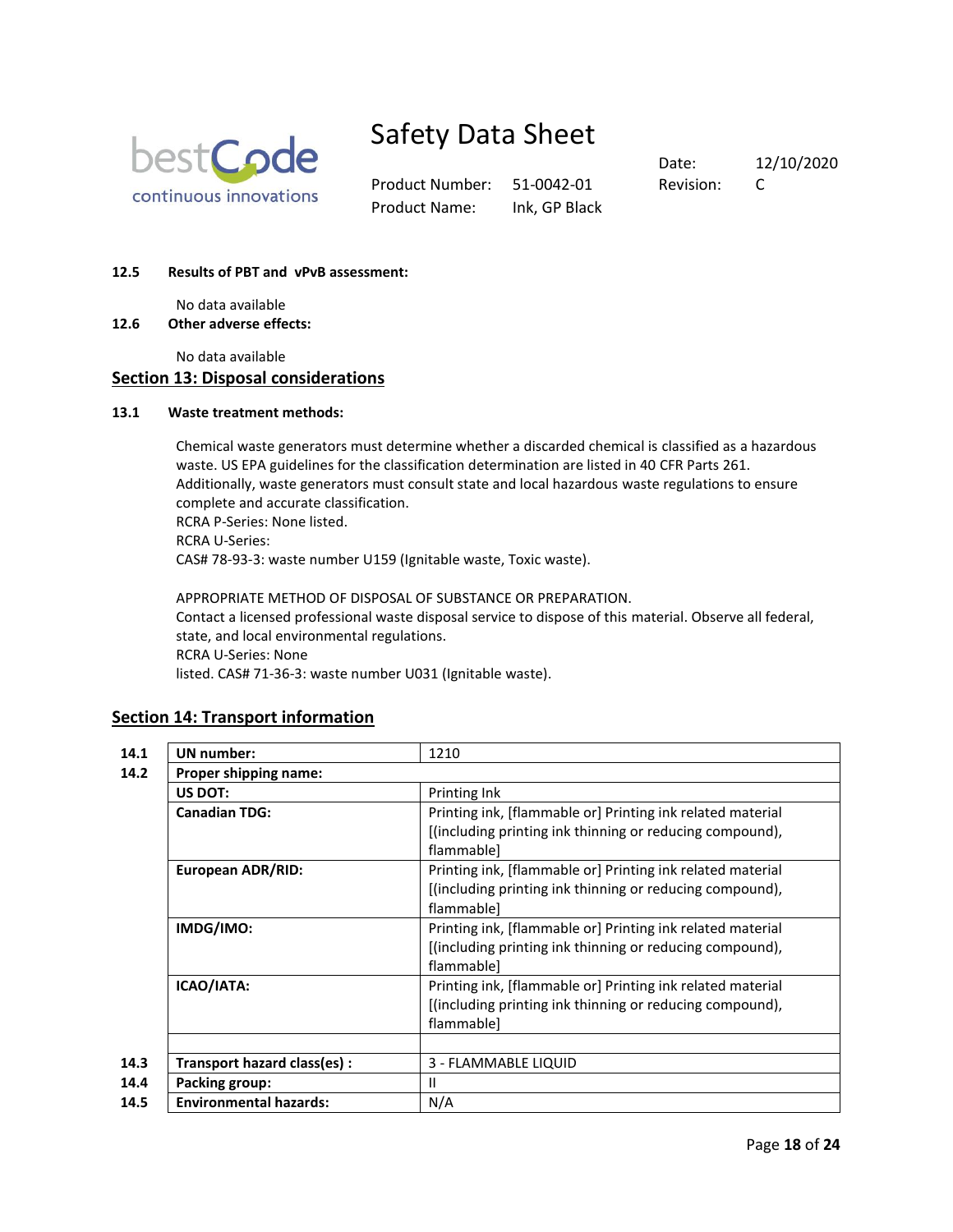

Product Number: 51-0042-01 Revision: C Product Name: Ink, GP Black

Date: 12/10/2020

| 14.6 | <b>Special precautions for user:</b>                                | N/A |  |  |  |  |
|------|---------------------------------------------------------------------|-----|--|--|--|--|
| 14.7 | Transport in bulk according to Annex II of Marpol and the IBC Code: |     |  |  |  |  |
|      | N/A                                                                 |     |  |  |  |  |

# **Section 15: Regulatory information**

# **15.1 Safety, health and environmental regulations/legislation specific for the substance or mixture:**

| EPA SARA (Superfund Amendments and Reauthorization Act of 1986) Lists                                                        |                                                                                                                 |              |                   |               |  |
|------------------------------------------------------------------------------------------------------------------------------|-----------------------------------------------------------------------------------------------------------------|--------------|-------------------|---------------|--|
| CAS#                                                                                                                         | <b>Hazardous components</b>                                                                                     | S. 302 (EHS) | S. 304 RQ         | S. 313 (TRI)  |  |
| 78-93-3                                                                                                                      | Methyl Ethyl Ketone                                                                                             | No           | <b>Yes 5000LB</b> | No            |  |
| 9004-70-0                                                                                                                    | Nitrocellulose                                                                                                  | No           | <b>No</b>         | No.           |  |
| $67 - 63 - 0$                                                                                                                | Isopropyl alcohol                                                                                               | No           | No                | Yes           |  |
| $71-36-3$                                                                                                                    | n-Butyl alcohol                                                                                                 |              | <b>Yes 5000LB</b> | Yes           |  |
| $64 - 17 - 5$                                                                                                                | Ethyl alcohol                                                                                                   | No           | No                | <b>No</b>     |  |
| 57206-81-2                                                                                                                   | Chromate(1-),bis1-(2-hydroxy-5-<br>nitrophenyl) azo-2<br>-naphthalenolato(2-)-, sodium                          | <b>No</b>    | No.               | Yes-Cat. N090 |  |
| 64611-73-0                                                                                                                   | Chromate(1-), bis1-(2-hydroxy-4-<br>nitrophenyl)azo-2<br>-naphthalenolato(2-)-, sodium                          | No           | <b>No</b>         | Yes-Cat. N090 |  |
| Chromate(1-), bis1-5-(1,1-<br>57206-83-4<br>dimethylpropyl)-2-hydro<br>xy-3-nitrophenylazo-2-<br>naphthalenolato(2-)-,sodium |                                                                                                                 | No           | No                | Yes-Cat. N090 |  |
| 59307-49-2                                                                                                                   | Chromate(1-),1-(2-hydroxy-4-<br>nitrophenyl)azo-2-n<br>aphthalenolato(2-)1-(2-hydroxy-5-<br>nitrophenyl)azo-2-n | <b>No</b>    | No                | Yes-Cat. N090 |  |

| CAS#          | <b>Hazardous components</b>                                                            | <b>Canadian NPRI</b> | Canadian | <b>Canadian DSL</b> |
|---------------|----------------------------------------------------------------------------------------|----------------------|----------|---------------------|
|               |                                                                                        |                      | Toxic    |                     |
| 78-93-3       | Methyl Ethyl Ketone                                                                    | Yes                  | No       | Yes                 |
| 9004-70-0     | Nitrocellulose                                                                         | <b>No</b>            | No       | Yes                 |
| 67-63-0       | Isopropyl alcohol                                                                      | Yes                  | No       | Yes                 |
| $71-36-3$     | n-Butyl alcohol                                                                        | Yes                  | No       | Yes                 |
| $64 - 17 - 5$ | Ethyl alcohol                                                                          | Yes                  | No       | <b>Yes</b>          |
| 57206-81-2    | Chromate(1-),bis1-(2-hydroxy-5-<br>nitrophenyl) azo-2<br>-naphthalenolato(2-)-, sodium | Yes - Cat.           | No       | Yes                 |
| 64611-73-0    | Chromate(1-),bis1-(2-hydroxy-4-<br>nitrophenyl)azo-2                                   | Yes - Cat.           | No       | Yes                 |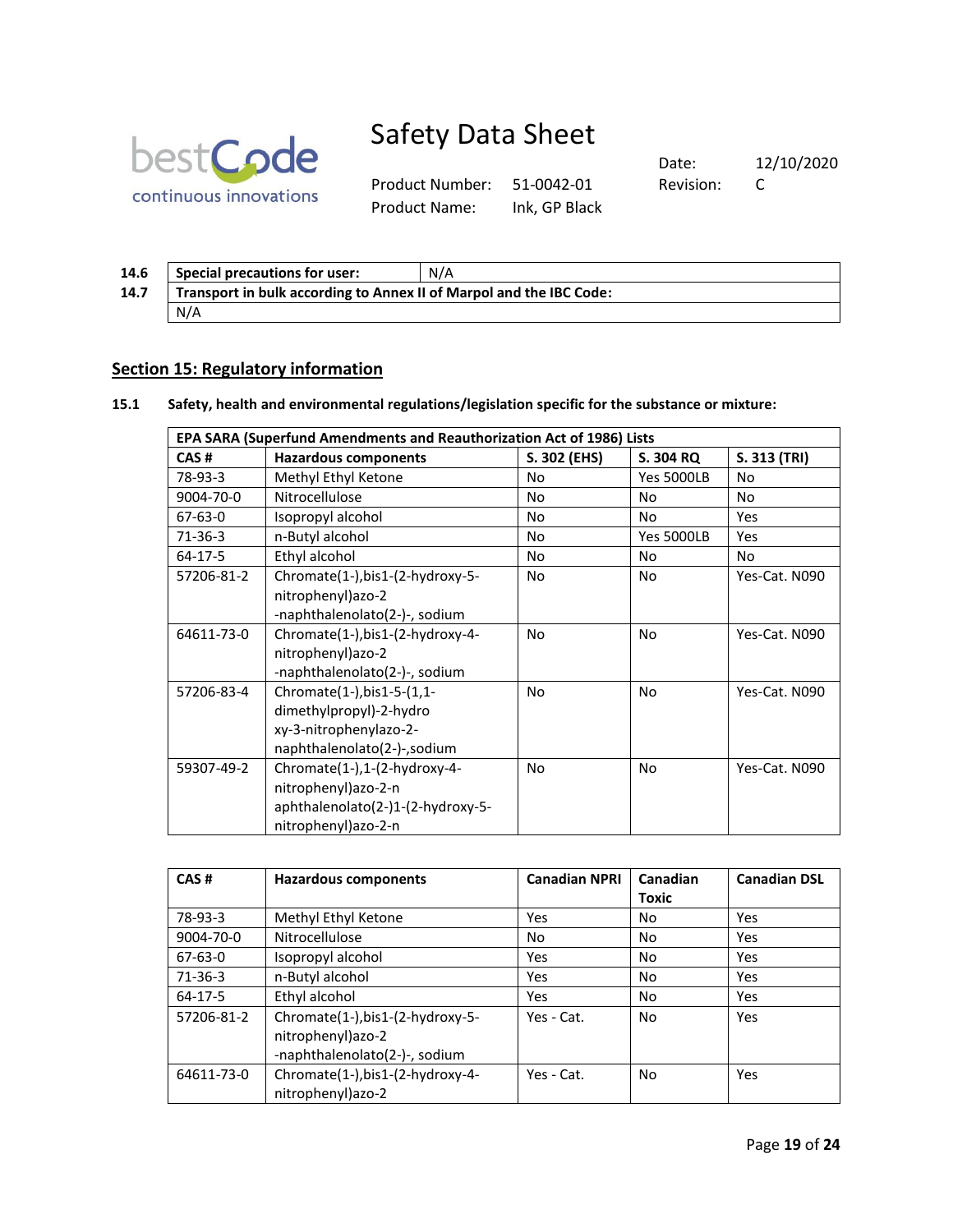

Product Number: 51-0042-01 Revision: C Product Name: Ink, GP Black

|            | -naphthalenolato(2-)-, sodium     |            |    |     |
|------------|-----------------------------------|------------|----|-----|
| 57206-83-4 | Chromate(1-), bis1-5-(1,1-        | Yes - Cat. | No | Yes |
|            | dimethylpropyl)-2-hydro           |            |    |     |
|            | xy-3-nitrophenylazo-2-            |            |    |     |
|            | naphthalenolato(2-)-,sodium       |            |    |     |
| 59307-49-2 | Chromate(1-),1-(2-hydroxy-4-      | Yes - Cat. | No | Yes |
|            | nitrophenyl)azo-2-n               |            |    |     |
|            | aphthalenolato(2-)1-(2-hydroxy-5- |            |    |     |
|            | nitrophenyl)azo-2-n               |            |    |     |

| CAS#          | <b>Hazardous components</b>       | CAA HAP, ODC  | <b>CWA NPDES</b> | <b>TSCA</b> |
|---------------|-----------------------------------|---------------|------------------|-------------|
| 78-93-3       | Methyl Ethyl Ketone               | No            | No               | Yes - Inv   |
| 9004-70-0     | Nitrocellulose                    | No            | No               | Yes - Inv   |
| $67 - 63 - 0$ | Isopropyl alcohol                 | No            | <b>No</b>        | Yes - Inv   |
| $71-36-3$     | n-Butyl alcohol                   | No            | No               | Yes - Inv   |
| 64-17-5       | Ethyl alcohol                     | No            | No               | Yes - Inv   |
| 57206-81-2    | Chromate(1-), bis1-(2-hydroxy-5-  | $Yes - Cat$ , | No               | Yes - Inv   |
|               | nitrophenyl)azo-2                 |               |                  |             |
|               | -naphthalenolato(2-)-, sodium     |               |                  |             |
| 64611-73-0    | Chromate(1-),bis1-(2-hydroxy-4-   | $Yes - Cat.$  | No               | Yes - Inv   |
|               | nitrophenyl) azo-2                |               |                  |             |
|               | -naphthalenolato(2-)-, sodium     |               |                  |             |
| 57206-83-4    | Chromate(1-), bis1-5-(1,1-        | $Yes - Cat$ , | No               | Yes - Inv   |
|               | dimethylpropyl)-2-hydro           |               |                  |             |
|               | xy-3-nitrophenylazo-2-            |               |                  |             |
|               | naphthalenolato(2-)-,sodium       |               |                  |             |
| 59307-49-2    | Chromate(1-),1-(2-hydroxy-4-      | $Yes - Cat$ , | No               | Yes - Inv   |
|               | nitrophenyl) azo-2-n              |               |                  |             |
|               | aphthalenolato(2-)1-(2-hydroxy-5- |               |                  |             |
|               | nitrophenyl)azo-2-n               |               |                  |             |

| CAS#          | <b>Hazardous components</b>                           | CA Prop 65 | <b>Mexico</b><br><b>INSQ</b> | <b>Australia ICS</b> |
|---------------|-------------------------------------------------------|------------|------------------------------|----------------------|
| 78-93-3       | Methyl Ethyl Ketone                                   | No         | Yes - 1193                   | Listed               |
| 9004-70-0     | Nitrocellulose                                        | No         | Listed                       | Listed               |
| $67 - 63 - 0$ | Isopropyl alcohol                                     | No         | $Yes - 1219$                 | Listed               |
| 71-36-3       | n-Butyl alcohol                                       | No         | Listed                       | Listed               |
| 64-17-5       | Ethyl alcohol                                         | No         | Listed                       | Listed               |
| 57206-81-2    | Chromate(1-), bis1-(2-hydroxy-5-<br>nitrophenyl)azo-2 | No         | No                           | Listed               |
|               | -naphthalenolato(2-)-, sodium                         |            |                              |                      |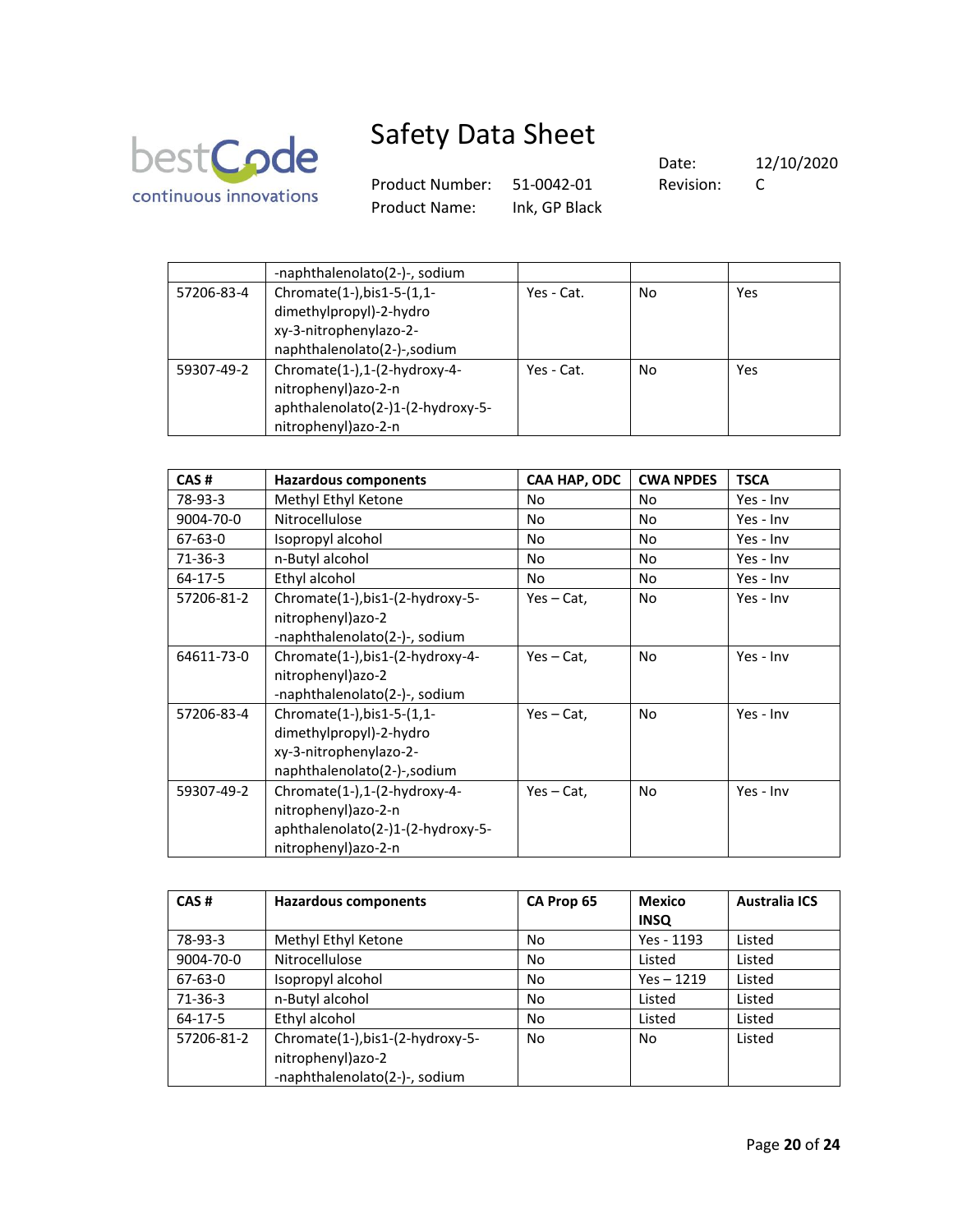

Product Number: 51-0042-01 Revision: C Product Name: Ink, GP Black

| 64611-73-0 | Chromate(1-), bis1-(2-hydroxy-4-<br>nitrophenyl) azo-2<br>-naphthalenolato(2-)-, sodium                         | No | No | Listed |
|------------|-----------------------------------------------------------------------------------------------------------------|----|----|--------|
| 57206-83-4 | Chromate(1-), bis1-5-(1,1-<br>dimethylpropyl)-2-hydro<br>xy-3-nitrophenylazo-2-<br>naphthalenolato(2-)-,sodium  | No | No | Listed |
| 59307-49-2 | Chromate(1-),1-(2-hydroxy-4-<br>nitrophenyl)azo-2-n<br>aphthalenolato(2-)1-(2-hydroxy-5-<br>nitrophenyl)azo-2-n | No | No | Listed |

| CAS#          | <b>Hazardous components</b>                                                                                     | <b>New Zealand</b><br><b>IOC</b> | China IECSC | <b>Japan ENCS</b> |
|---------------|-----------------------------------------------------------------------------------------------------------------|----------------------------------|-------------|-------------------|
| 78-93-3       | Methyl Ethyl Ketone                                                                                             | Listed                           | Listed      | Yes - 2-542       |
| 9004-70-0     | Nitrocellulose                                                                                                  | Listed                           | Listed      | $Yes - 8-176$     |
| 67-63-0       | Isopropyl alcohol                                                                                               | Listed                           | Listed      | Yes -2-207        |
| $71-36-3$     | n-Butyl alcohol                                                                                                 | Listed                           | Listed      | Yes -7-321        |
| $64 - 17 - 5$ | Ethyl alcohol                                                                                                   | Listed                           | Listed      | Yes -5-153        |
| 57206-81-2    | Chromate(1-),bis1-(2-hydroxy-5-<br>nitrophenyl)azo-2<br>-naphthalenolato(2-)-, sodium                           | Listed                           | Listed      | Yes - 5-1892;     |
| 64611-73-0    | Chromate(1-), bis1-(2-hydroxy-4-<br>nitrophenyl)azo-2<br>-naphthalenolato(2-)-, sodium                          | Listed                           | Listed      | $Yes - 5-4372$    |
| 57206-83-4    | Chromate(1-), bis1-5-(1,1-<br>dimethylpropyl)-2-hydro<br>xy-3-nitrophenylazo-2-<br>naphthalenolato(2-)-,sodium  | Listed                           | Listed      | N <sub>o</sub>    |
| 59307-49-2    | Chromate(1-),1-(2-hydroxy-4-<br>nitrophenyl)azo-2-n<br>aphthalenolato(2-)1-(2-hydroxy-5-<br>nitrophenyl)azo-2-n | Listed                           | Listed      | Yes - 5-1892;     |

| CAS#          | <b>Hazardous components</b>                          | Japan ISHL     | <b>Korea ECL</b> | <b>Philippines</b> |
|---------------|------------------------------------------------------|----------------|------------------|--------------------|
| 78-93-3       | Methyl Ethyl Ketone                                  | No             | Yes KE-24094     | Listed             |
| 9004-70-0     | Nitrocellulose                                       | No             | Yes KE-25980     | Listed             |
| 67-63-0       | Isopropyl alcohol                                    | Yes -2(-8)-319 | Yes KE-29363     | Listed             |
| $71-36-3$     | n-Butyl alcohol                                      | Yes -2(-8)-299 | Yes KE-03867     | Listed             |
| $64 - 17 - 5$ | Ethyl alcohol                                        | No             | Yes KE-13217     | Listed             |
| 57206-81-2    | Chromate(1-),bis1-(2-hydroxy-5-<br>nitrophenyl)azo-2 | No             | No               | Listed             |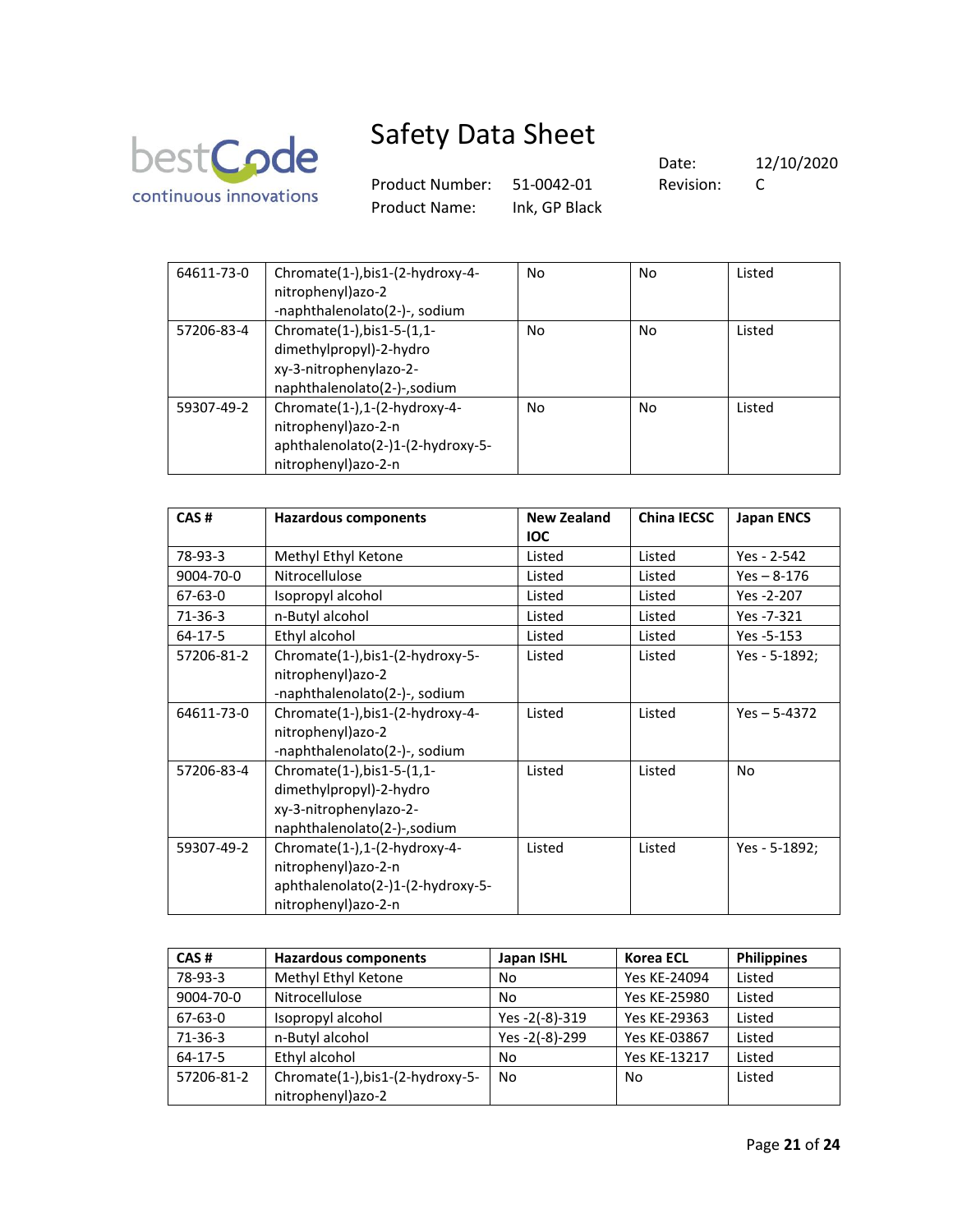

Product Number: 51-0042-01 Revision: C Product Name: Ink, GP Black

|            | -naphthalenolato(2-)-, sodium    |           |    |        |
|------------|----------------------------------|-----------|----|--------|
| 64611-73-0 | Chromate(1-), bis1-(2-hydroxy-4- | No.       | No | Listed |
|            | nitrophenyl) azo-2               |           |    |        |
|            | -naphthalenolato(2-)-, sodium    |           |    |        |
| 57206-83-4 | Chromate(1-), bis1-5-(1,1-       | <b>No</b> | No | No     |
|            | dimethylpropyl)-2-hydro          |           |    |        |
|            | xy-3-nitrophenylazo-2-           |           |    |        |
|            | naphthalenolato(2-)-,sodium      |           |    |        |
| 59307-49-2 | Chromate(1-),1-(2-hydroxy-4-     | No        | No | Listed |
|            | nitrophenyl)azo-2-n              |           |    |        |
|            | aphthalenolato(2-)1-(2-hydroxy-  |           |    |        |
|            | 5-nitrophenyl)azo-2-n            |           |    |        |

| CAS#          | <b>Hazardous components</b>       | <b>Taiwan TCSCA</b> | <b>Singapore</b> | <b>Israel HSL:</b> |
|---------------|-----------------------------------|---------------------|------------------|--------------------|
|               |                                   |                     | <b>HSL</b>       |                    |
| 78-93-3       | Methyl Ethyl Ketone               | Listed              | No               | No                 |
| 9004-70-0     | Nitrocellulose                    | Listed              | No               | No                 |
| $67 - 63 - 0$ | Isopropyl alcohol                 | Listed              | No               | Yes-Cat            |
| $71-36-3$     | n-Butyl alcohol                   | Listed              | No               | Yes-Cat            |
| $64-17-5$     | Ethyl alcohol                     | Listed              | No               | Yes-Cat            |
| 57206-81-2    | Chromate(1-),bis1-(2-hydroxy-5-   | Listed              | Yes-Cat          | Yes-Cat            |
|               | nitrophenyl)azo-2                 |                     |                  |                    |
|               | -naphthalenolato(2-)-, sodium     |                     |                  |                    |
| 64611-73-0    | Chromate(1-),bis1-(2-hydroxy-4-   | Listed              | Yes-Cat          | Yes-Cat            |
|               | nitrophenyl) azo-2                |                     |                  |                    |
|               | -naphthalenolato(2-)-, sodium     |                     |                  |                    |
| 57206-83-4    | Chromate(1-), bis1-5-(1,1-        | Listed              | Yes-Cat          | Yes-Cat            |
|               | dimethylpropyl)-2-hydro           |                     |                  |                    |
|               | xy-3-nitrophenylazo-2-            |                     |                  |                    |
|               | naphthalenolato(2-)-,sodium       |                     |                  |                    |
| 59307-49-2    | Chromate(1-),1-(2-hydroxy-4-      | Listed              | Yes-Cat          | Yes-Cat            |
|               | nitrophenyl)azo-2-n               |                     |                  |                    |
|               | aphthalenolato(2-)1-(2-hydroxy-5- |                     |                  |                    |
|               | nitrophenyl)azo-2-n               |                     |                  |                    |

| CAS#      | <b>Hazardous components</b> | Germany     | Switzerland | Switzerland |
|-----------|-----------------------------|-------------|-------------|-------------|
|           |                             | <b>WHCS</b> | Giftliste 1 | <b>INNS</b> |
| 78-93-3   | Methyl Ethyl Ketone         | $Yes - 150$ | Yes G-2429  | No          |
| 9004-70-0 | Nitrocellulose              | No          | Yes G-8365  | No          |
| 67-63-0   | Isopropyl alcohol           | Yes - 135   | Yes G-1712  | No          |
| $71-36-3$ | n-Butyl alcohol             | $Yes - 39$  | Yes G-1321  | No          |
| $64-17-5$ | Ethyl alcohol               | $Yes - 96$  | Yes G-1158  | No          |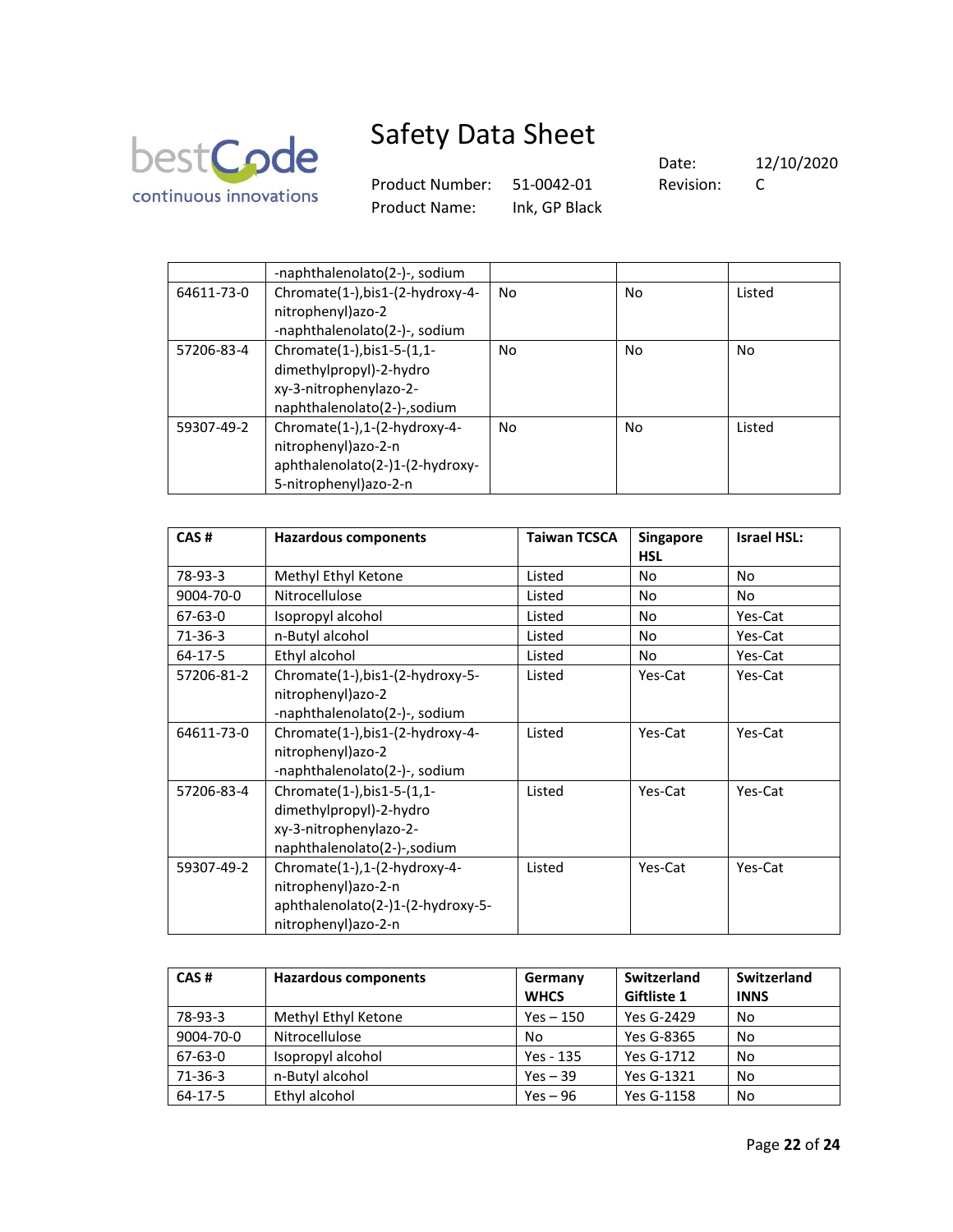

Product Number: 51-0042-01 Revision: C Product Name: Ink, GP Black

| 57206-81-2 | Chromate(1-),bis1-(2-hydroxy-5-<br>nitrophenyl)azo-2<br>-naphthalenolato(2-)-, sodium                            | No       | No | No |
|------------|------------------------------------------------------------------------------------------------------------------|----------|----|----|
| 64611-73-0 | Chromate(1-), bis1-(2-hydroxy-4-<br>nitrophenyl)azo-2<br>-naphthalenolato(2-)-, sodium                           | Yes-7291 | No | No |
| 57206-83-4 | Chromate(1-), bis1-5-(1,1-<br>dimethylpropyl)-2-hydro<br>xy-3-nitrophenylazo-2-<br>naphthalenolato(2-)-,sodium   | No       | No | No |
| 59307-49-2 | Chromate(1-),1-(2-hydroxy-4-<br>nitrophenyl) azo-2-n<br>aphthalenolato(2-)1-(2-hydroxy-5-<br>nitrophenyl)azo-2-n | No       | No | No |

| CAS#          | <b>Hazardous components</b>       | <b>REACH</b>        | <b>Kyoto GHG</b> | Rotterdam |
|---------------|-----------------------------------|---------------------|------------------|-----------|
| 78-93-3       | Methyl Ethyl Ketone               | Yes - (R), (P)      | No               | No        |
| 9004-70-0     | Nitrocellulose                    | Yes - $(P)$         | No               | <b>No</b> |
| $67 - 63 - 0$ | Isopropyl alcohol                 | Yes - $(R)$ , $(P)$ | No               | No        |
| $71-36-3$     | n-Butyl alcohol                   | Yes - $(R)$ , $(P)$ | No               | No        |
| 64-17-5       | Ethyl alcohol                     | Yes - $(R)$ , $(P)$ | No               | No        |
| 57206-81-2    | Chromate(1-), bis1-(2-hydroxy-5-  | Yes - $(R)$ , $(P)$ | No               | <b>No</b> |
|               | nitrophenyl)azo-2                 |                     |                  |           |
|               | -naphthalenolato(2-)-, sodium     |                     |                  |           |
| 64611-73-0    | Chromate(1-), bis1-(2-hydroxy-4-  | Yes $- (R)$ , $(P)$ | No               | <b>No</b> |
|               | nitrophenyl)azo-2                 |                     |                  |           |
|               | -naphthalenolato(2-)-, sodium     |                     |                  |           |
| 57206-83-4    | Chromate(1-), bis1-5-(1,1-        | Yes - $(P)$         | No               | No        |
|               | dimethylpropyl)-2-hydro           |                     |                  |           |
|               | xy-3-nitrophenylazo-2-            |                     |                  |           |
|               | naphthalenolato(2-)-,sodium       |                     |                  |           |
| 59307-49-2    | Chromate(1-),1-(2-hydroxy-4-      | Yes - $(P)$         | No               | No        |
|               | nitrophenyl)azo-2-n               |                     |                  |           |
|               | aphthalenolato(2-)1-(2-hydroxy-5- |                     |                  |           |
|               | nitrophenyl)azo-2-n               |                     |                  |           |

| CAS#      | <b>Hazardous components</b> | <b>Stockholm</b> |
|-----------|-----------------------------|------------------|
| 78-93-3   | Methyl Ethyl Ketone         | No               |
| 9004-70-0 | Nitrocellulose              | No               |
| 67-63-0   | Isopropyl alcohol           | No               |
| 71-36-3   | n-Butyl alcohol             | No               |
| 64-17-5   | Ethyl alcohol               | No               |